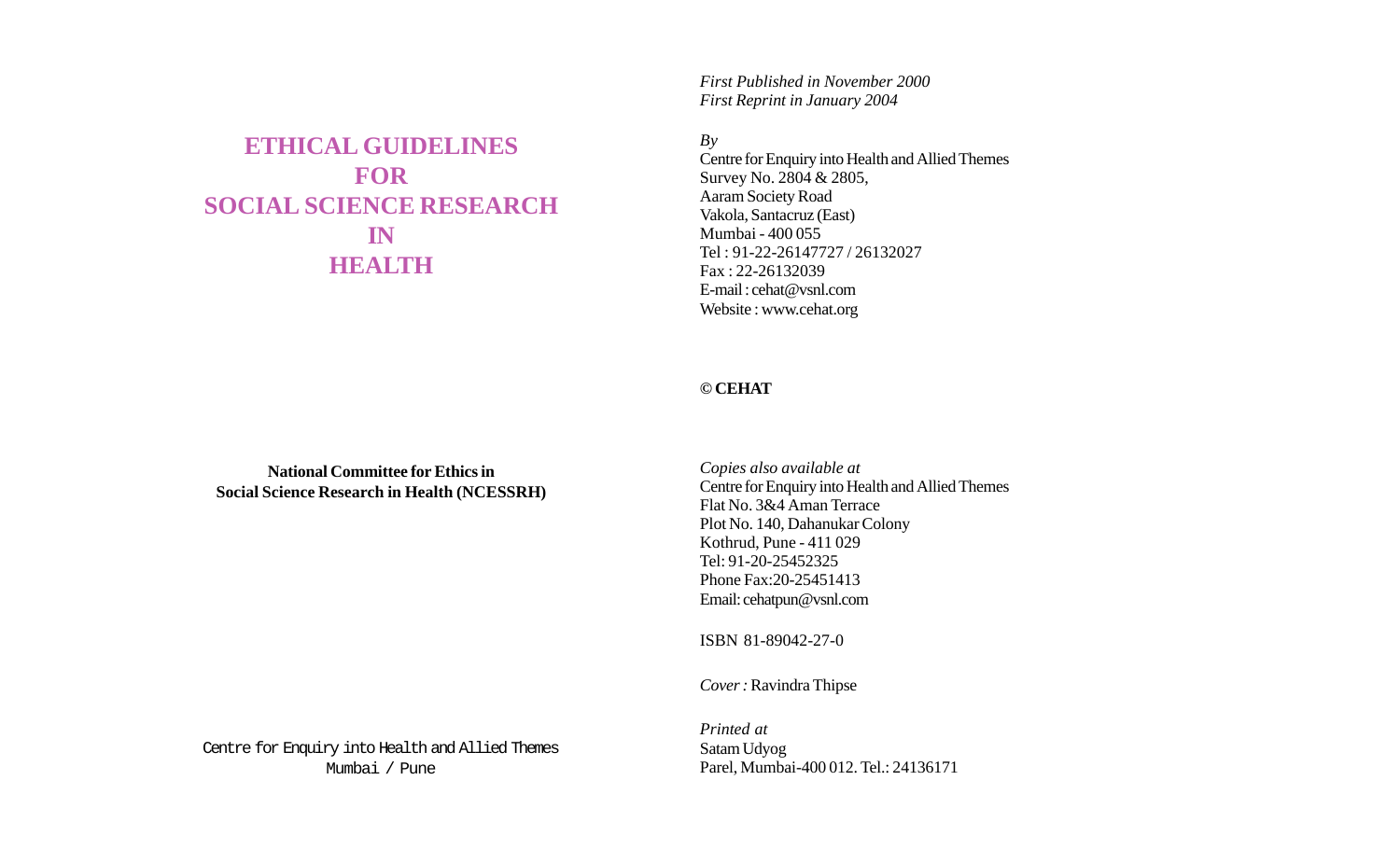# **NATIONAL COMMITTEE FOR ETHICS IN SOCIAL SCIENCE RESEARCH IN HEALTH (NCESSRH)**

## **MEMBERS**

Ghanshyam Shah Manisha Gupte Sarojini Thakur Ashok Dayalchand Lakshmi Lingam Padma Prakash V R Muraleedharan Geetanjali Misra Radhika Chandiramani Thelma Narayan

## **COORDINATION AND RESEARCH**

Amar Jesani Tejal Barai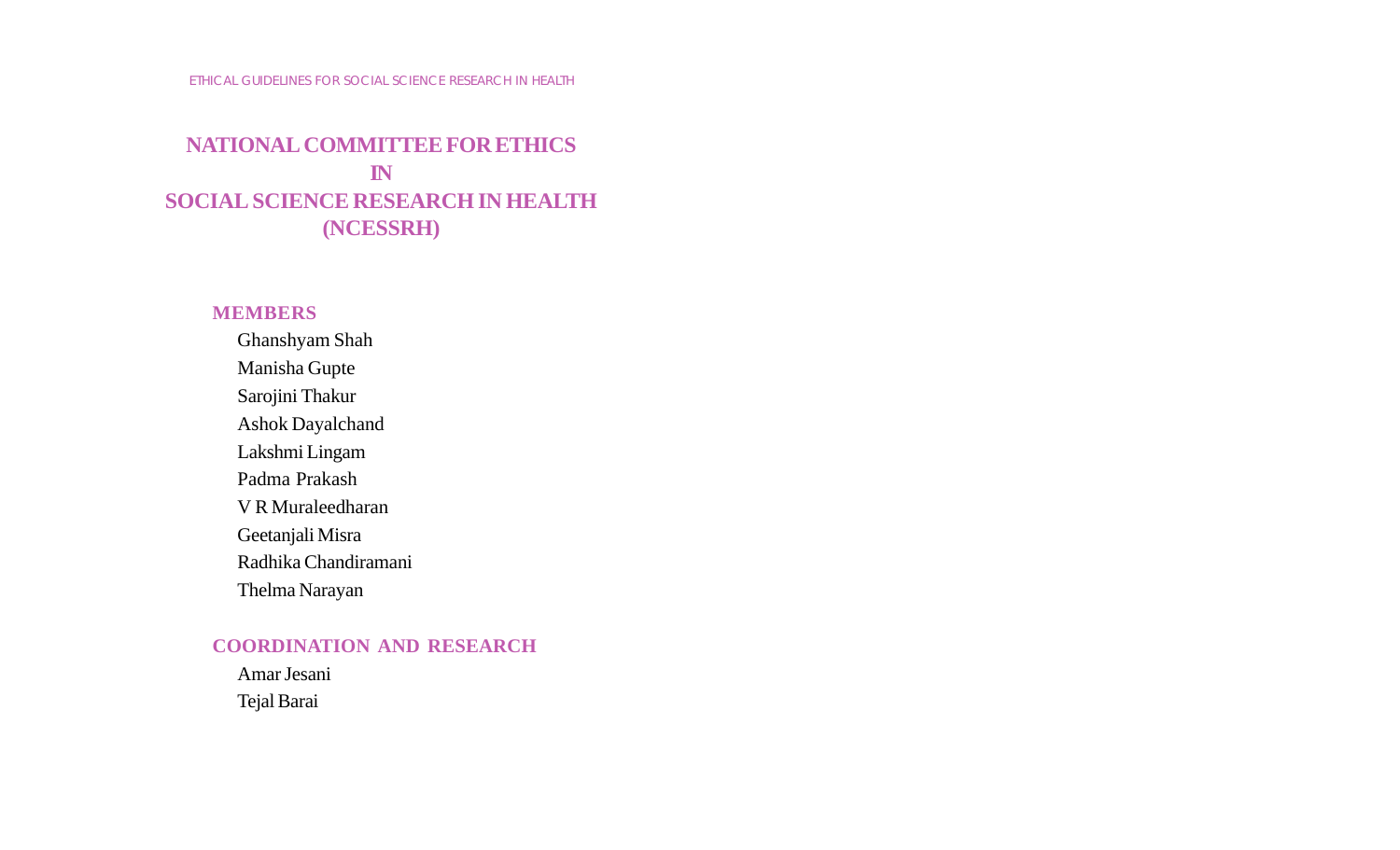### **CONTENTS**

### **Acknowledgements**

|      |                                                       | 12 |
|------|-------------------------------------------------------|----|
|      |                                                       |    |
|      | <b>Rights and Responsibilities of Researchers and</b> |    |
|      |                                                       | 18 |
| 3.1. | Relationship Between Researchers and Institution      | 18 |
| 3.2. | Protection and Promotion of Integrity in Research     | 18 |
| 3.3. |                                                       | 20 |
| 3.4. |                                                       | 21 |
| 3.5. | Reporting and Publication of Research                 | 22 |
|      |                                                       |    |
| 4.1. |                                                       | 24 |
| 4.2. |                                                       |    |
| 4.3. |                                                       |    |
|      | <b>Rights and Responsibilities of</b>                 |    |
|      |                                                       |    |
|      | <b>Rights and Responsibilities of Editors</b>         |    |
|      |                                                       |    |
|      | <b>Rights and Responsibilities of Funders</b>         |    |
|      |                                                       |    |
|      |                                                       |    |

## **APPENDIX**

| Appendix: 1 Members of the National Committee for           |  |
|-------------------------------------------------------------|--|
| Ethics in Social Science Research in Health 35              |  |
| <b>Coordianation and Research for</b>                       |  |
|                                                             |  |
| Appendix: 2 List of Participants at the National Meeting to |  |
| <b>Discuss Draft of Ethical Guidelines,</b>                 |  |
|                                                             |  |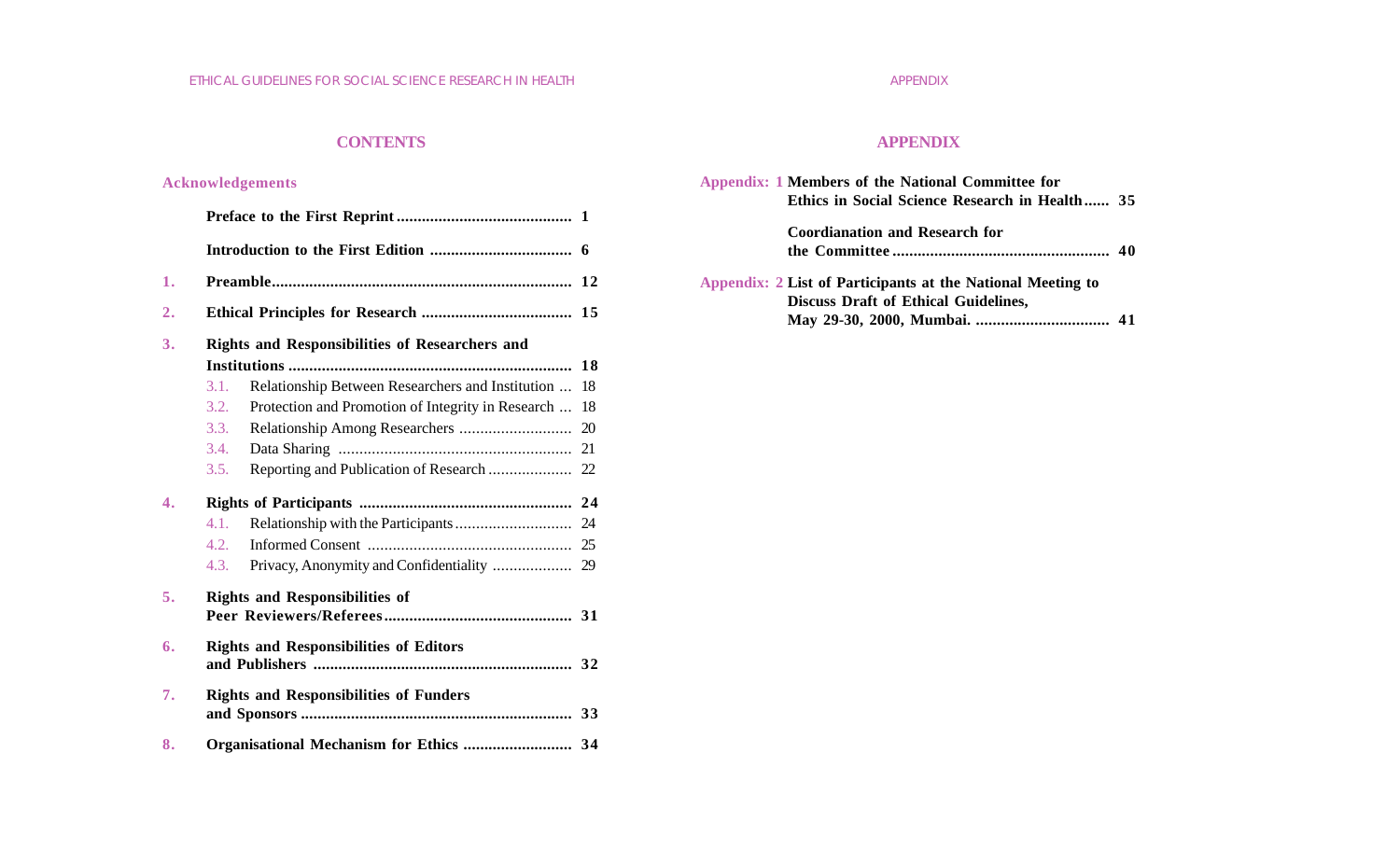#### **ACKNOWLEDGEMENTS**

### We would like to thank all those who have helped us in the evolution of the guidelines;

z The members of the *National Committee for Ethics in Social Science Research in Health (NCESSRH):*

Dr. Ghanshyam Shah, Ms. Manisha Gupte, Ms. Sarojini Thakur, Dr. Ashok Dayalchand, Dr. Lakshmi Lingam, Ms. Padma Prakash, Dr. V. R. Muraleedharan, Ms. Geetanjali Misra, Ms. Radhika Chandiramani, and Dr. Thelma Narayan.

For their constant long-term support and active participation in formulating the guidelines.

• All those who helped us by arranging presentations of the draft guidelines at their institutions, for inviting others in such meetings and for their hospitality.

> Dr. V. R. Muraleedharan: *Indian Institute of Technology*, Chennai.

> Dr. Lakshmi Lingam: *Tata Institute of Social Sciences,* Mumbai. Dr. Ghanshyam Shah: *Centre for Social Medicine and Community Health*, *Jawaharlal Nehru University*, New Delhi. Mr. Satyakam Joshi: *Centre for Social Studies,* Surat*.*

> Dr. Mary Alphonse: *College of Social Work, Nirmala Niketan,* Mumbai.

• Those who participated in the National Meeting in May 1999 to discuss the draft code. We thank them for their contribution in improving the draft. (See the list in Appendix: II).

- Those who could not participate but were kind enough to contribute and give their feed back.
- $\bullet$  We would like to thank Mr. Ravi Duggal and the entire staff at CEHAT for their support.
- The Ford Foundation for their grant which enabled us to do our work.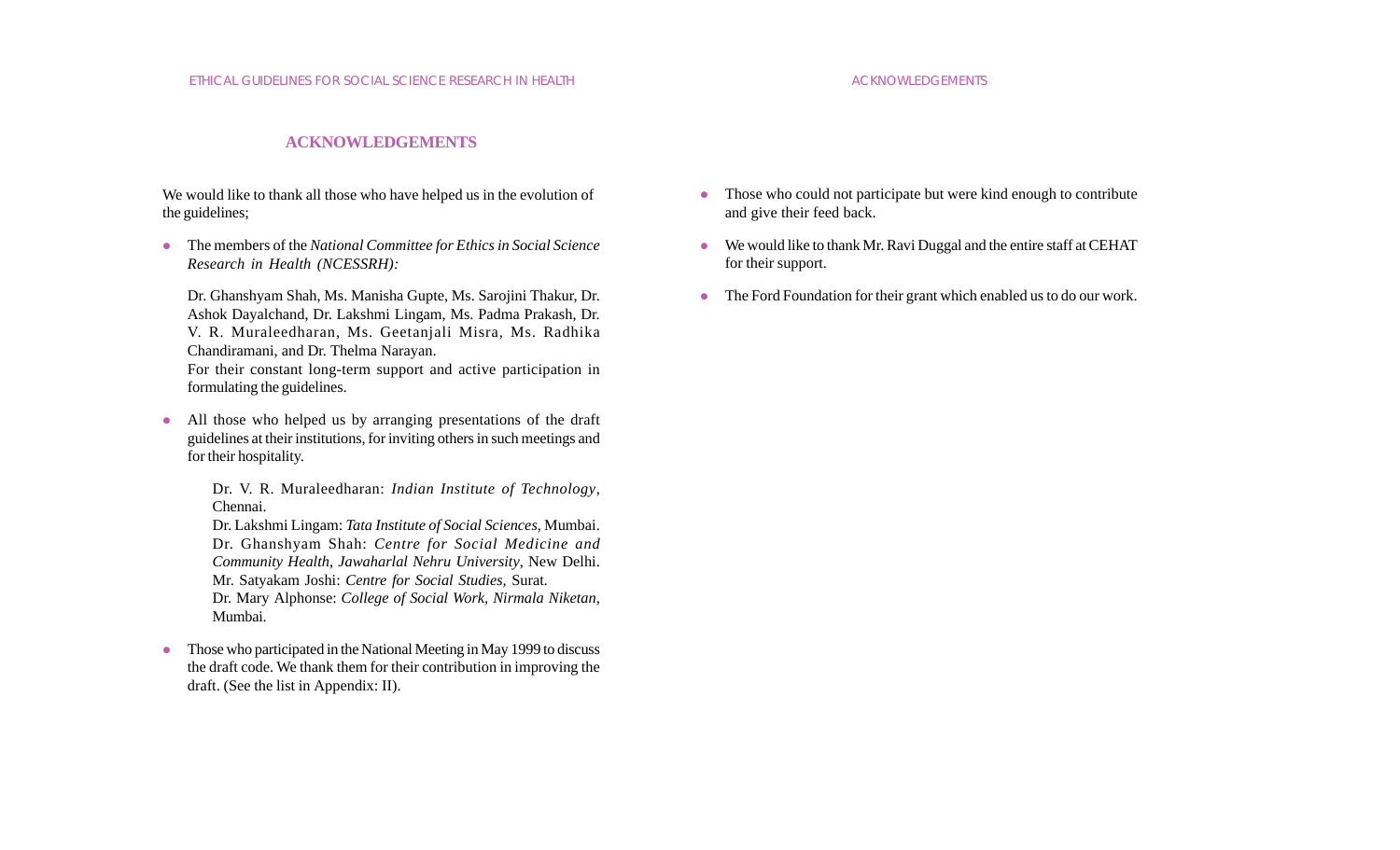#### **PREFACE TO THE FIRST REPRINT**

The year 2000 was significant for the health research in India. Two ethical guidelines were finalised and published in that year. In September 2000 the Central Ethics Committee on Human Research (CECHR), under the Chairpersonship of Honourable Justice Shri M. N. Venkatachaliah, appointed by the Indian Council of Medical Research (ICMR), New Delhi published the *"Ethical Guidelines for Biomedical Research on Human Subjects".* This was an elaborate follow up by the ICMR of its document titled *"Policy Statement on Ethical Considerations Involved in Research on Human Subjects"* brought out two decades earlier, by the Committee Chaired by Honourable Justice Shri H. R. Khanna. On the other hand, a parallel exercise focusing on the ethics in social science research, particularly in the field of health, was commenced in early 1998 at the Centre for Enquiry into Health and Allied Themes (CEHAT), Mumbai. In 1999, a National Committee for Ethics in Social Science Research in Health (NCESSRH) was constituted. The NCESSRH formulated the draft guidelines for discussion, and after national level consultation, including a national meeting of concerned experts in May 2000, the revised and final draft of the guidelines was adopted by the NCESSRH and published by the CEHAT in November 2000, under the title *"Ethical Guidelines for Social Science Research in Health*. These guidelines for health research were widely distributed in India and internationally, the printed copies as well as in electronic format through the Internet. The NCESSRH guidelines are now being reprinted as by mid-2003 all 2000 copies of the first print were exhausted, and there is an increasing demand for more.

In India for long time the discussion on ethics in social science

research in health has been limited by two factors. One factor originates from the inadequate discourse on ethics in the social sciences and their neglect in teaching social science research methodology. The social science institutes have not come under public pressure or pressure of sponsor or government regulations to institutionalise ethics review of research in the form of Institutional Ethics Committee or Review Boards. As a consequence the specific ethical concerns of health research are still struggling to be a part of the mainstream social science discourse. Another limiting factor is from the biomedical research side where the institutionalisation of ethics review has relatively advanced in the form of Institutional Ethics Committees. However, these committees, so used to reviewing proposals for invasive and *"high risk"* biomedical research, often or almost invariably, find the proposals for social science research in health posing even less than *"minimal harm".* The invasion of *"privacy and social/personal life"* and extent of *"social risk"* are yet to find appropriate place in moral assessment of research enterprise in bio-medical field. And as a consequence, the biomedical research discourse is also slow in integrating specific ethical concerns arising from the social science research in health.

However, in last three years, these two limiting factors have evidently undergone some changes.

Interestingly, in the year 2000, few months before the NCESSRH guidelines were published, the social science research received a major jolt by the public controversy on the reporting of the findings of sexual behaviour study for understanding risk factors for spread of the HIV infection by an organisation, Sahayog, in Almora area of Uttaranchal. While the political mobilisation against the report centred around the outcry on the violation of the conservative cultural and sexual norms of people of the area; the violation of confidentiality of the villages and some of the participants in the report also came under close scrutiny. Clearly, the activists researchers had neglected ethics both in the conduct of the study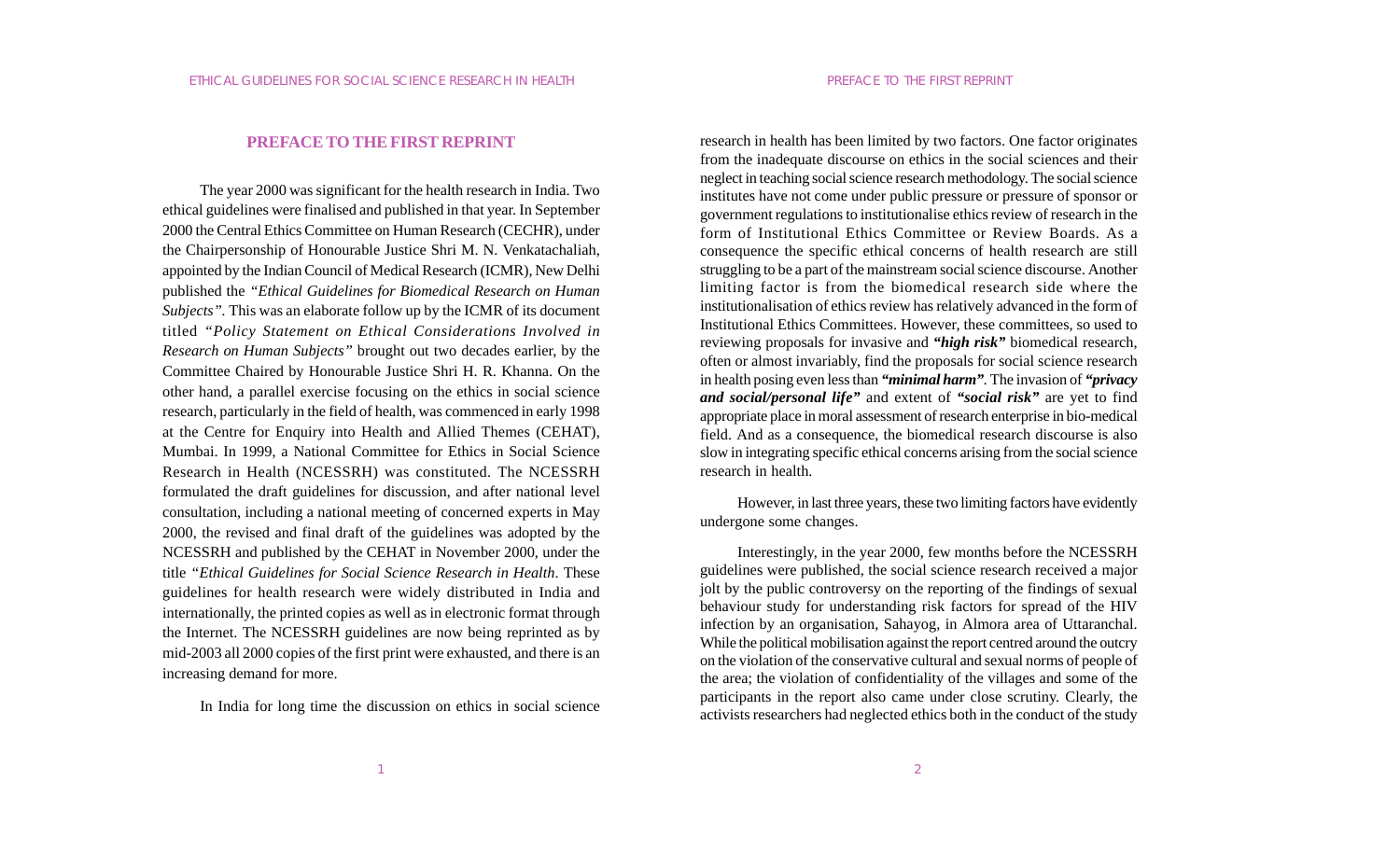and also in the way the information was communicated and published. The subsequent events, dominated by the right-wing political mobilisation against the activist/researchers, vandalisation of their offices, and imprisonment of the office bearers of the organisation for forty days on charges such as obscenity and pornography, increased the complexity of the situation – the violation of ethics getting enmeshed with the gross violation of the human rights of the researchers. This went to such an extent that the researchers were threatened with the imposition of the National Security Act in order to keep them in the prison for the longest duration of time possible and in an act in violation of their ethics, the local lawyers not only refused to provide them with legal defence, but actively canvassed for denying them the right to such a defence.

Although Sahayog episode generated more debate on the human rights than ethics, it did shook up the social science and biomedical researchers in two ways. Indeed, the social science research cannot be called "risk-free" or having "less than minimum harm" if it could, in some cases, lead to direct physical attacks and long incarceration in prison for the researchers. The social risks involved in research and ensuring the social safety in addition to the safety of the body and mind of the participants, were instantly recognised as important legitimate ethical issues needing full deliberation prior to commencing any research. In addition, the concerns of communities and culture; and their place in designing, conducting and communicating research found recognition not only in social sciences research but also in the biomedical and public health research. Secondly, it made some of the institutional and funding agency sponsors of research a look at the process of ethics review, the inaugurating some institutionalisation of ethics review of the social science research in health.

In last three years several institutions doing social science research in health have taken steps to establish formal or informal process of ethical

review of the research proposals and/or research process, and increasing number of institutions are gradually moving towards the establishment of such processes. The reasons for such development are both intrinsic to the institutions as well extrinsic. The institutions coordinating research in several parts of the country with the help of other institutions and NGOs have found it useful to subject the process to some type of formal ethics review in order to ensure that; the larger research process does not get derailed by the controversy, and/or to improve the adherence to methodology and improve quality of data collection. While the penetration of formal ethics review process or what we call, institutionalisation of ethics review of social science research in health is very uneven and slow across the country, there is no doubt that there is increasing awareness among the social science researchers about the ethics and about the need for ethics review. Experience teaches us that increasing awareness and acceptance could only accelerate the process of diffusion of ethics review mechanism in various institutions across the country.

I must also acknowledge and thank the ICMR for the recognition and support provided to the NCESSRH guidelines. In various ethics training workshops in last three years, the ICMR kept a separate session on social science and behavioural research in health and recommended the NCESSRH guidelines to the trainees for their reference. This only increased the awareness of the biomedical and public health researchers about the existence of such guidelines and encouraged them to use them. In addition, I also acknowledge thank the Harvard School of Public Health for recommending these guidelines and for putting them on its website almost at the same time as was done by the CEHAT. All those institutions, the nationally coordinated projects, the fellowship programmes and sponsoring organisations that made the review of research projects necessary using these guidelines are also hereby thanked. Needless to add that their experience in using these guidelines would contribute immensely in updating and refinement of the existing guidelines in coming time.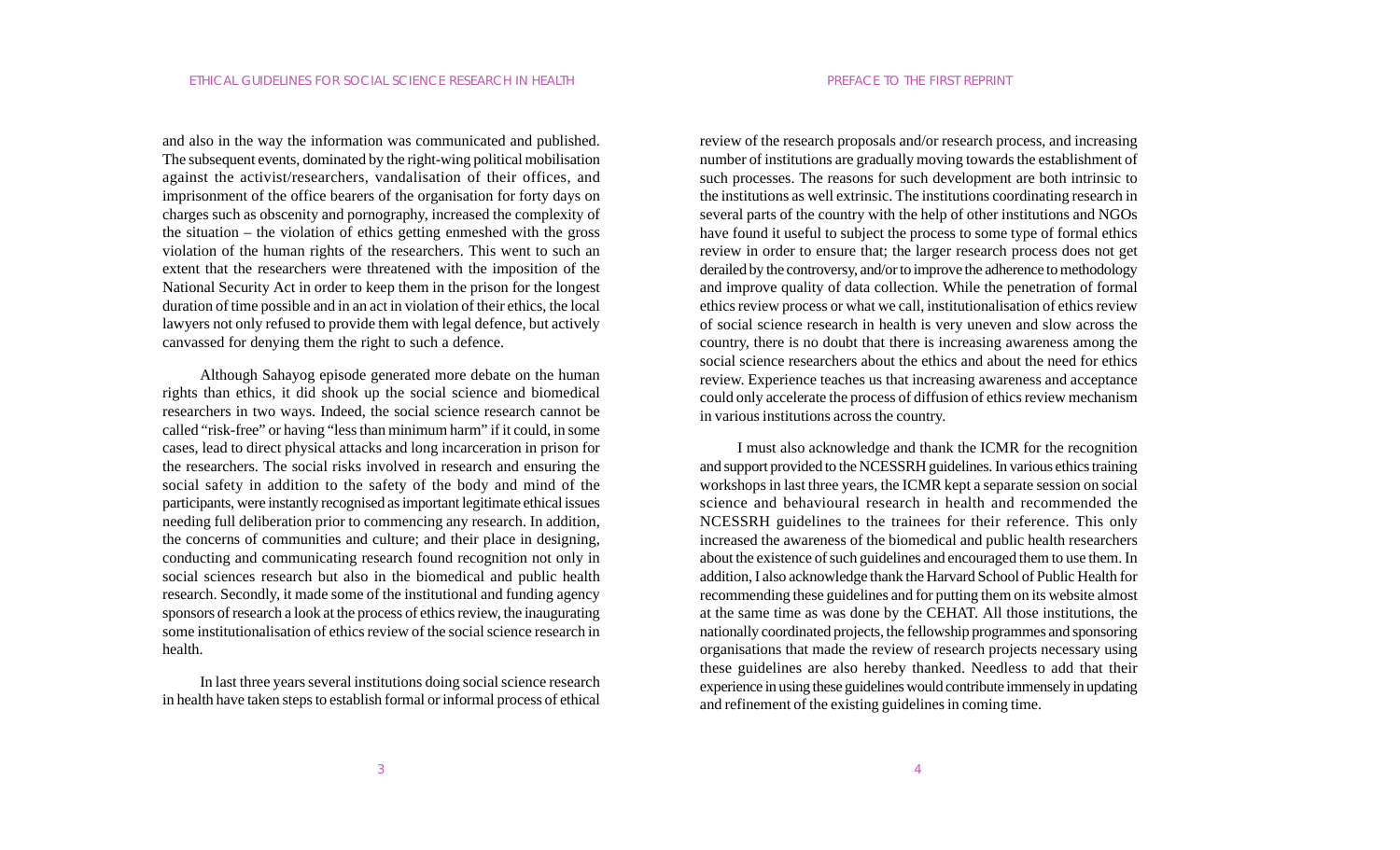Three years is not a long enough period for making an assessment on the impact of the NCESSRH guidelines on social science research in health in India. This period is also not long enough for commencing updating or revision of the guidelines in order to overcome the limitations encountered while using them. However, more and more experience is getting accumulated in the use of these guidelines and perhaps in the next two years we may have enough to undertake an exercise in the updating of the guidelines. Till then, this reprint of the year 2000 guidelines would make them more accessible to many researchers and we hope that more and more of them would benefit from their use.

December 21, 2003 **Amar Jesani** Mumbai.

#### **INTRODUCTION TO THE FIRST EDITION**

Ethics is concerned with the conduct of human beings. All scientific activities, including those by the social scientists, are conducted with the participation of human beings or have an impact on human beings or on the wider society and environment. Therefore, it is essential that scientists/ researchers understand ethical issues and the implications of their scientific work and act accordingly. For making ethical judgement, the scientists/ researchers rely upon various standards of ethics, which could be universal or specific to the culture(s) or localities. Indeed, it is essential that researchers share and discuss the ethical issues in their work and evolve collective standards of their own.

Self-regulation and ethics have been issues for debate within research more often in medicine than in social sciences. The Second World War and the Nuremberg trials of doctor-researchers exposed the horrors of the fascist politics as well as unethical biomedical research. In the post World War period, therefore, the scientists paid increased attention to ethics in biomedical research. In the process, the quality and validity of unethical research was questioned, the human rights of participants recognised and ethical codes formulated. The Nuremberg Code (1947) was followed by the Declaration of Helsinki in 1964, which was amended subsequently (WMA, 1989). The Council for International Organisations of Medical Sciences (CIOMS) and the World Health Organisation (WHO) (1993) also proposed guidelines in 1983 and adopted them in 1992. These international developments followed as well as inspired several such initiatives at the national level and in various specific fields of biomedical research. India, too, did not remain unaffected. In 1980, the Indian Council of Medical Research formulated "Policy statement on ethical considerations involved in research on human subjects" and in 1997, it brought out the draft of "Consultative Document on Ethical Guidelines on Biomedical Research Involving Human Subjects".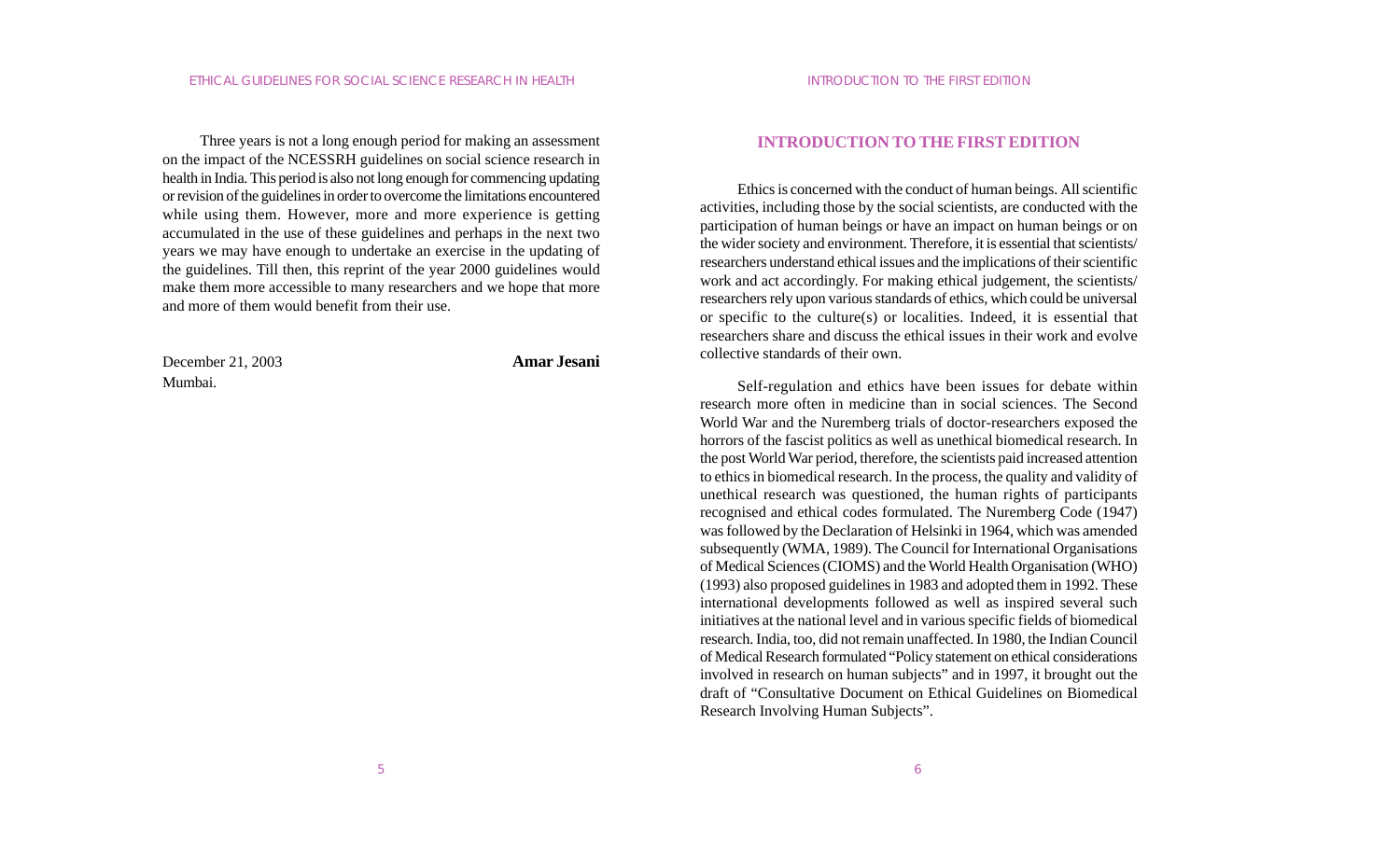The issue of ethics in social sciences, unlike in medical research, has been given less prominence in India. Although many social scientists have paid serious attention to the appropriate conduct of research and set personal examples, they are often not discussed as ethics and no efforts are made to formalise some guidelines based on such experience(s). Our national councils for social science research and their institutions have many guidelines either as administrative orders or for improving the quality of research but enough efforts have not been made to bring them together as comprehensive ethical guidelines. Besides, in the absence of such comprehensive guidelines, ethics are hardly there in the social science education curriculum.

However, this situation in India is definitely not due to lack of attention to ethics in social sciences in other countries. In fact, In the post World War period, there has been growing pressure on social science professionals to self regulate and evolve their own codes of conduct. There has been a continuing debate between the view of making the social sciences "value free" and "objective" and the view that social scientists could not remain value free simply because they deal with contemporary society and because there is an explicit connection between research and social action or political viewpoint. The former tries to make social scientists attain a status of professionals and often puts them in ivory tower situations, while the latter tries to make them aware of the impact of their activities on the society. However, in both cases the ethics of the social inquiry and the application of the expertise of social science to current social problem need to be dealt with.

Internationally, the associations of applied anthropology and the psychologists formulated their codes as early as in 1940s and 1950s. The controversy around the Project Camelot and its cancellation in 1965 led to increased discussion on ethics among the social scientists and eventually prompted most of the major social science associations to formulate their guidelines (Barnes 1979). The universities have also tried to establish

formal guidelines to protect student research and their exploitation by the teachers. Our survey of ethical guidelines in the social sciences in different developed countries showed, to our surprise, that most associations of sociologists, anthropologists, political scientists, psychologists, etc. have formulated and refined their ethical guidelines in last three decades. Besides, in last one and half decades there have been attempts by the associations of different science and social science disciplines to combine their efforts and evolve joint guidelines. The most important effort made so far has been the joint efforts for evolving common ethical guidelines by medical, social science and natural science disciplines. For instance, the Medical Research Council of Canada, the Natural Sciences and Engineering Research Council of Canada and the Social Sciences and Humanities Research Council of Canada appointed a joint committee (called Tri-Council Working Group) to formulate "The Code of Ethical Conduct for Research Involving Humans". In 1997, these three councils adopted the Tri-Council report as a common code of ethics. Apparently some similar processes are also on the USA. In essence, these developments emphasise that the principles governing all research on humans by all disciplines of sciences have many things in common. And the researchers need to respect and protect human rights of the participants of research.

The present effort to formulate ethical guidelines for research in social sciences and health in India began in 1998. After a rigorous documentation of the guidelines for medical as well as social science research in India and outside, a multi-disciplinary national committee was constituted in 1999. As is evident from their backgrounds (see Appendix for brief outline on each member of the committee), they brought together vast experience of last few decades in social science and health research and activism. The committee met twice to prepare the drafts of the guidelines and the final draft was mailed to over 100 researchers and institutions in different parts of the country to get their feed back. Besides,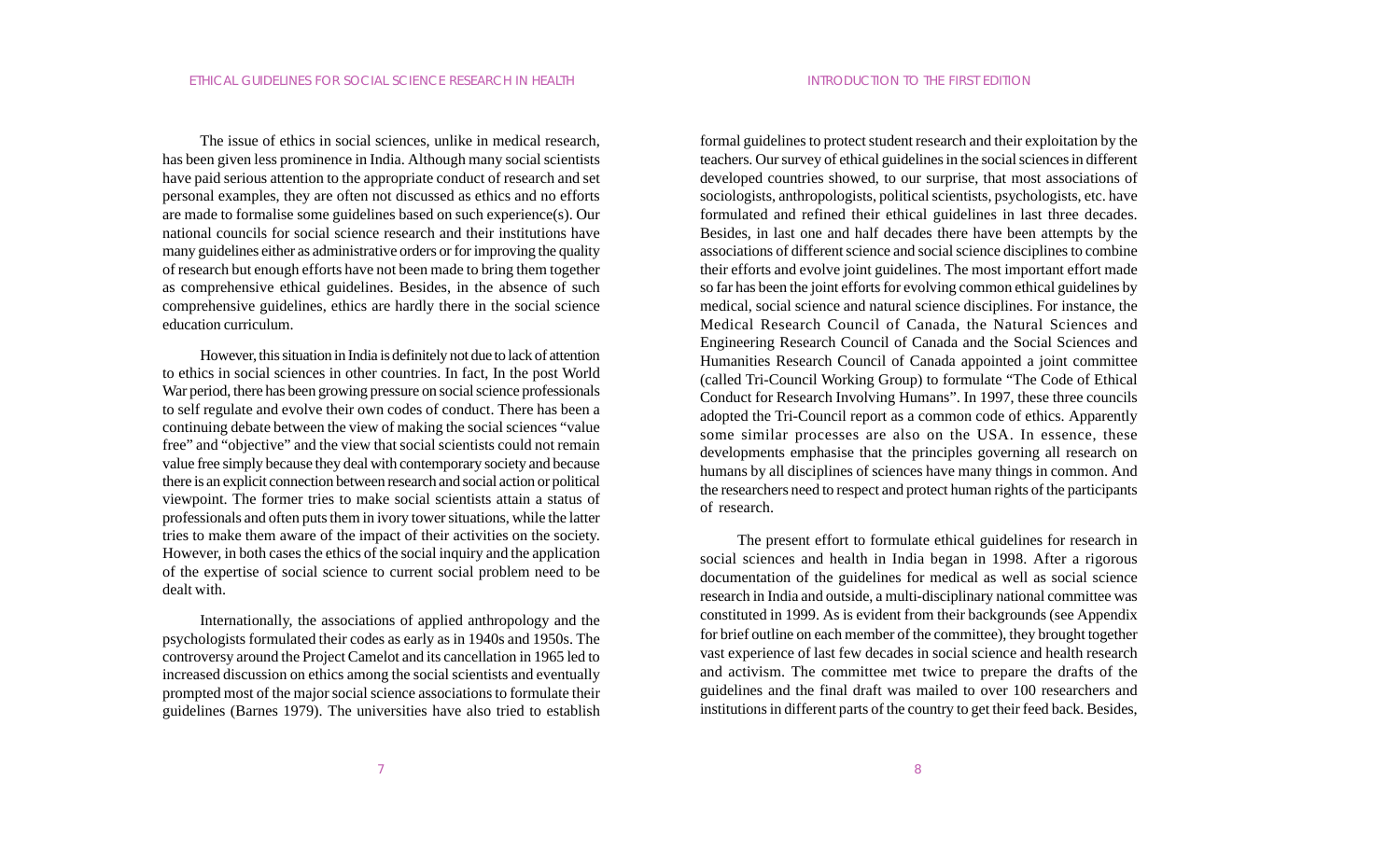it was directly presented at six institutions to teachers, researchers and students. The feedback thus obtained from all over the country was summarised in a paper, which, along with the draft of the guidelines were then thoroughly discussed in a national meeting of researchers and activists from social science and health fields in May 2000. (See Appendix for the list of participants at the May 2000 meeting.) The draft of the guidelines discussed at this meeting was again revised, discussed and adopted by the committee after the meeting. The final guidelines thus formulated are given in this document.

In brief, we have made all possible efforts to consult the social scientists and health researchers from different parts of the country. Our objective was to incorporate available experience, expertise and concerns on ethics in the guidelines so that, they could be used by more and more researchers across the country in their work. We are aware that any effort (more so if it is voluntary effort) in formulating comprehensive guidelines for such a vast field of research in such a vast country like ours is not going to be adequate. However, the feedback received from the community of researchers suggests that this is a good beginning and we hope that as more researchers and institutions use these guidelines, they will get further refined and become more comprehensive. Perhaps it is true that real improvement in the standards of quality of and ethics in research in our country need more effort than the mere drafting of ethical guidelines. But at the same time the very process of drafting, discussing, adopting and ultimately using guidelines have not only an educational value, but they also contribute the larger process of improvement. The guidelines would also provide a means to individual researchers and institutions to resist pressures to undertake research that might compromise their ethics.

The guidelines presented here provide an ethical framework based on four moral or normative principles and ten principles relevant for ethics in research in India. The ethics are after all arrived at on the basis of the context of the situation, and the principle-based framework assists the

researchers in developing their moral arguments for choosing the most appropriate and ethical action in the given situation. In that sense, the guidelines are not administrative rules, but they are approximate standards informing the choice of action in a concrete situation. Fundamental to understanding and applying ethical principles and guidelines is the concern for and protection of the human rights of the participants. Further, the guidelines formulate rights and responsibilities of the four major actors in research endeavour; namely, the researchers, the institutions, the sponsors and funders, and the gatekeepers.

Lastly, the development of organisational mechanism for ethics in social science research in health has been kept as an open process to be evolved by the community of researchers and institutions. The national meeting of researchers in May 2000 correctly felt that such a mechanism could be different for different types of institutions and projects; and that only by practising ethics within institutions could we arrive at appropriate models for the organisational mechanism. Indeed, such a process would also create a critical mass of individuals and institutions having experience in integrating ethics and guidelines in their institutional environment and the research process. Of course, this is a collective endeavour of networking, sharing, discussing and providing assistance to each other. We hope that the publication of this document will help in consolidating the process started while formulating it.

#### **References**

**Barnes J. A. (1979),** *"Who should know what? Social science, privacy and ethics",* Cambridge: Cambridge University Press. Pages. 158-168).

**CIOMS (Council for International Organisations of Medical Sciences) and (WHO) World Health Organisation (1993),** *"International Ethical Guidelines for Biomedical Research Involving*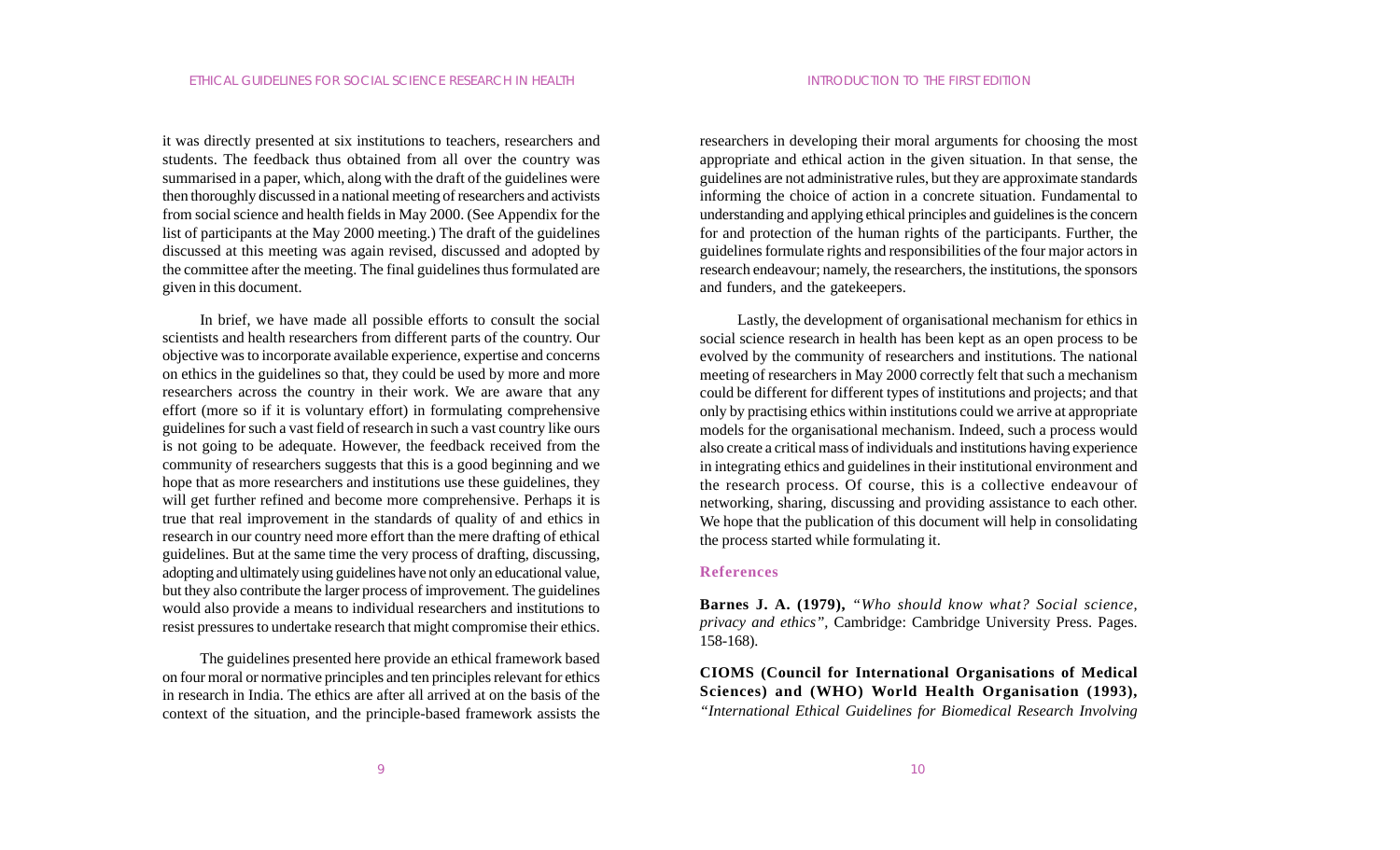*Human Subjects"*. Proposed Guidelines, 1983. Revised and adopted, 1992. Geneva: CIOMS/WHO.

**ITN (International Tribunal of Nuremberg) (1947),** *"The Nuremberg Code".* In Scholle Connor Suzan, Fuenzalida-Puelma Herman L. (Ed.), *"Bioethics: Issues and Perspectives".* See Appendices, Pages 217-8. Washington DC: Pan American Health Organisation.

**WMA (World Medical Assembly) (1989),** *"Declaration of Helsinki: Recommendations Guiding Physicians in Biomedical Research Involving Human Subjects".* Adopted, June 1964 (Helsinki) and amended, October 1975 (Tokyo), October 1983 (Venice) and 1989 (Hong Kong. In Scholle Connor Suzan, Fuenzalida-Puelma Herman L. (Ed.), *"Bioethics: Issues and Perspectives".* See Appendices, Pages 218-20. Washington DC: Pan American Health Organisation.

**ICMR (Indian Council of Medical Research) (1980),** *"Policy Statement on Ethical Considerations Involved in Research on Human Subjects".* New Delhi: ICMR.

**ICMR (Indian Council of Medical Research) (1997),** *"Consultative Document on Ethical Guidelines on Biomedical Research Involving Human Subjects".* (Draft). New Delhi: ICMR.

> **Amar Jesani Tejal Barai**

#### **Section 1**

#### **PREAMBLE**

**1.1** There has been a steady growth of research in the social sciences and in social science research in health in India. A wide range of research topics and issues including those that have the potential to seriously invade the privacy and security of individuals are being studied. Methodologies employed for such research have also expanded in range and depth. There is a considerable increase in the types and numbers of individuals and institutions**1** undertaking such research and those sponsoring and funding it.

**1.2** While it is encouraging that social science research and social science research in health are getting the attention they deserve, the growth of research without social and ethical commitment could adversely affect the credibility of research, the autonomy of researchers,**<sup>2</sup>** the quality of research and the rights of participants**<sup>3</sup>** . In fact, there is a growing concern about indifference to ethics in some the social science research in the field of health in India.

**1.3** Social and ethical commitment and self-regulation are, therefore, imperative for all parties in research, namely, institutions undertaking research, researchers, funders/sponsors**4** and those who publish material generated from research. Their individual and joint efforts are needed in order to achieve consensus on a common framework for

**<sup>1</sup>** Institution is any organisation (public, private or voluntary) undertaking research.

<sup>&</sup>lt;sup>2</sup> Resercher is any individual directly involved in research or a research project.

<sup>&</sup>lt;sup>3</sup> Participants are individuals or groups from and/or on whom the researchers collect information for research.

**<sup>4</sup>** Funders/Sponsors are individuals and organisations (public, private or voluntary) providing full or part funding and/or sponsorship for the research.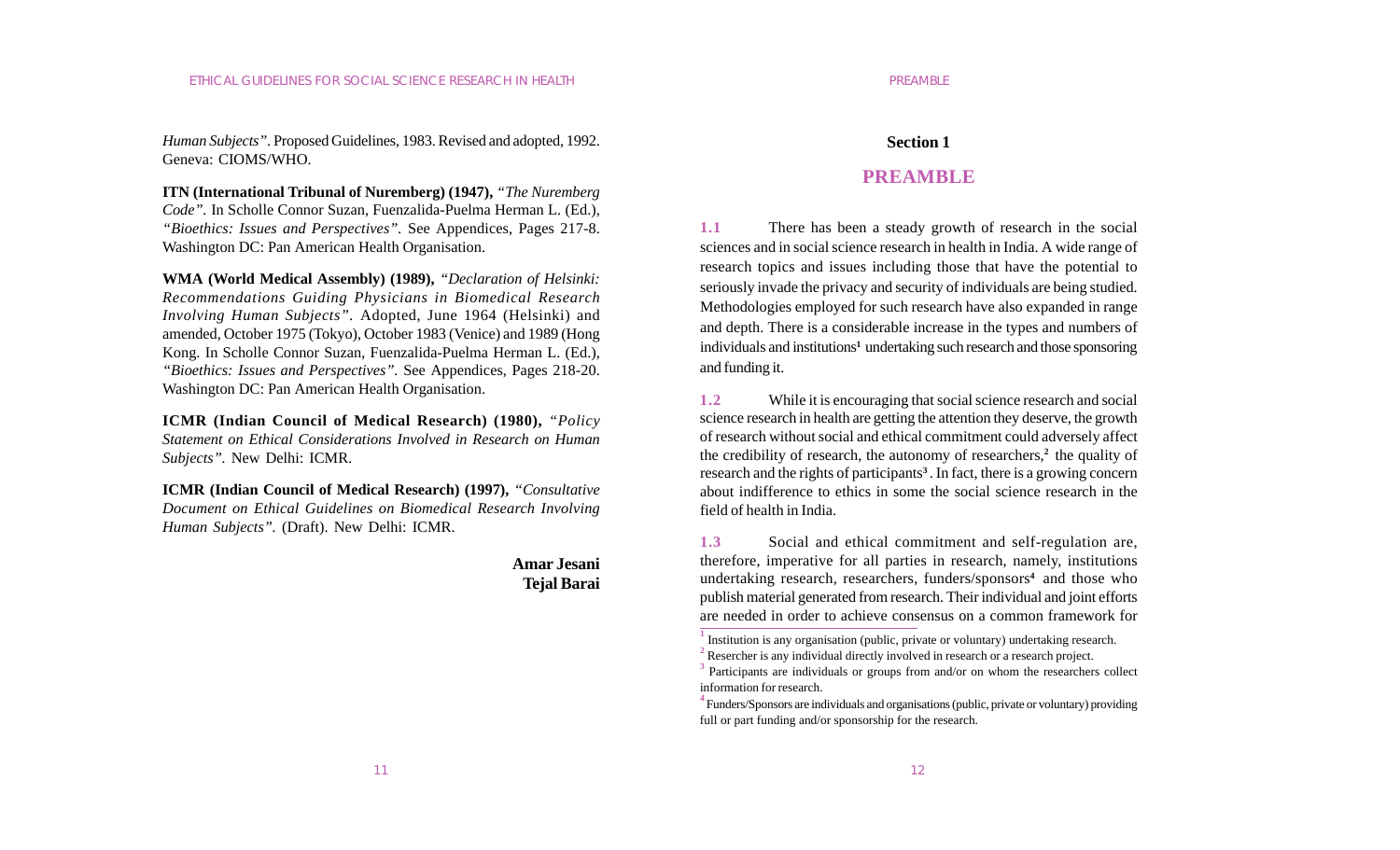research, and to improve and strengthen the system and environment in which research is conducted. Enunciation of ethical principles and formulation of necessary guidelines for research are, therefore, a part of such a process, and also a necessary and desirable step.

**1.4** This document contains ethical principles and guidelines formulated by a national committee with the additional inputs of individuals from different institutions and disciplines. While it has immediate specific applicability for social science research in health, it is relevant for social science research in other fields as well. For medical and clinical research some of the ethical guidelines may be different.

**1.5** The ethical principles and guidelines for social science research in health, given in this document, are developed for the follow purpose:

**1.5.1** To sensitise and protect researchers who are often under pressures from various quarters/forces while undertaking research.

**1.5.2** To preserve and promote the autonomy of research through the observance of ethics, ethical values and ethical self-regulation.

**1.5.3** To protect and promote the human rights of participants and to sensitise and encourage researchers and organisations to respect participants' rights and needs.

**1.5.4** To improve quality, legitimacy and credibility of social science research in health.

**1.5.5** To make ethics an integral part of the planning and methodology of research, and to enable organisations and individuals to develop appropriate mechanisms for ethical self-regulation.

**1.6** The ethical principles and the guidelines given in this document do not, by themselves, resolve all ethical problems and dilemmas, which may confront researchers. For each dilemma and conflict they face, researchers may be required to balance the demands made by moral principles of research. The resolution of the dilemma may best be arrived at in concrete relation to the context and circumstance(s); it may involve a decision privileging one principle over another.

**1.7** The experiences in using this document may be shared. Keeping in mind the immediate and long-term interests of the larger sections of people and the autonomy of researchers, the ethical guidelines given in this document may be refined through periodic reviews.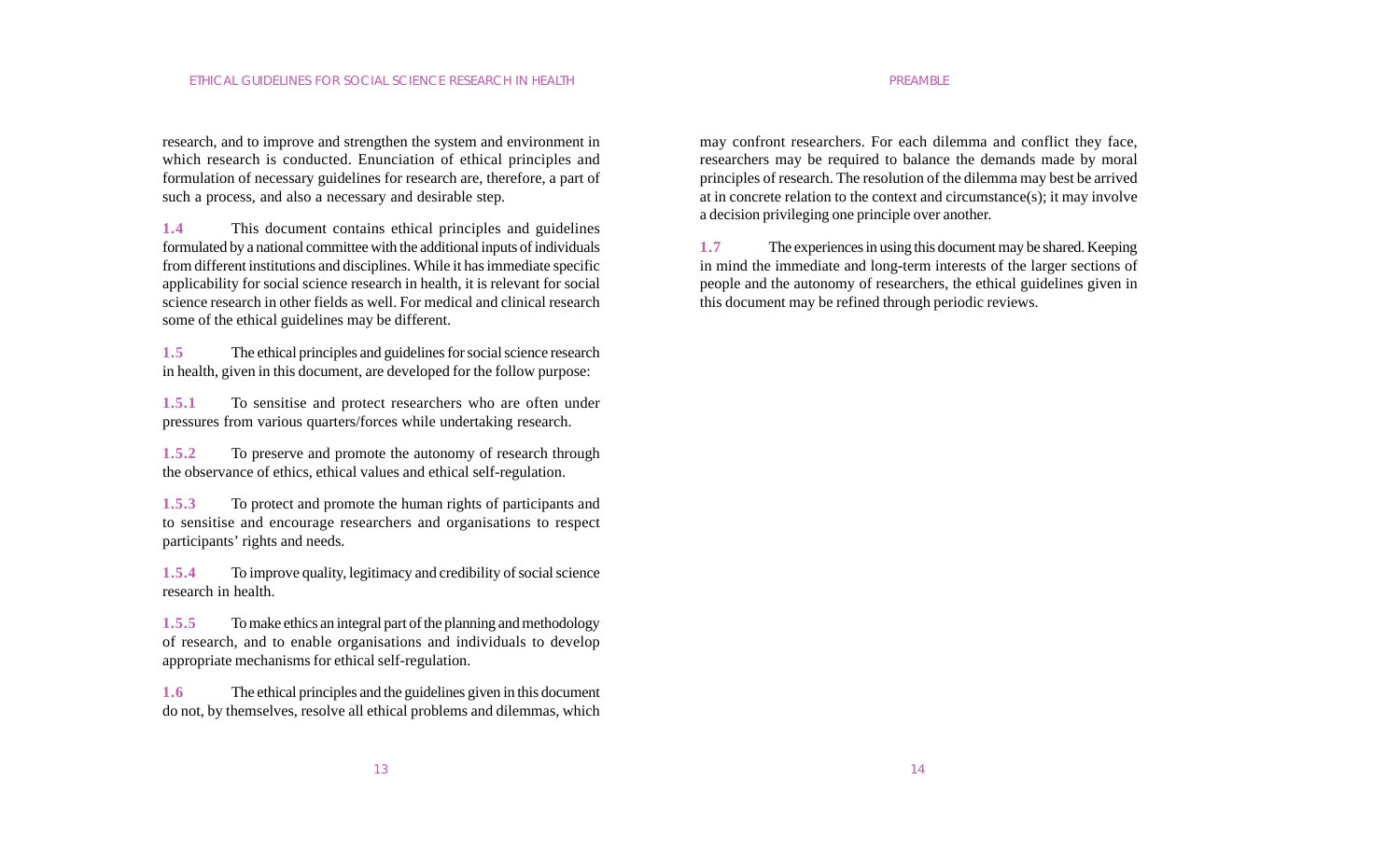#### **Section 2**

## **ETHICAL PRINCIPLES FOR RESEARCH**

**2.1** Four well-known moral principles constitute the basis for ethics in research. They are:

**2.1.1** *The Principle of Non-maleficence:* Research must not cause harm to the participants in particular and to people in general.

**2.1.2** *The Principle of Beneficence:* Research should also make a positive contribution towards the welfare of people**.**

**2.1.3** *The Principle of Autonomy:* Research must respect and protect the rights and dignity of participants.

**2.1.4** *The Principle of Justice:* The benefits and risks of research should be fairly distributed among people.

**2.2** Ten general ethical principles, presently relevant for social science research in health in India, are as follows:

**2.2.1** *Essentiality*: For undertaking research it is necessary to make all possible efforts to get and give adequate consideration to existing literature/knowledge and its relevance, and the alternatives available on the subject/issue under the study.

**2.2.2** *Maximisation of Public Interest and of Social Justice*: Research is a social activity, carried out for the benefit of society. It should be undertaken with the motive of maximisation of public interest and social justice.

**2.2.3** *Knowledge, Ability and Commitment to do Research*: Sincere commitment to research in general and to the relevant subject in particular, and readiness to acquire adequate knowledge, ability and skill for undertaking particular research are essential prerequisites for good and ethical research.

**2.2.4** *Respect and Protection of Autonomy, Rights and Dignity of Participants*: Research involving participation of individual(s) must not only respect, but also protect the autonomy, the rights and the dignity of participants. The participation of individual(s) must be voluntary and based on informed consent.

**2.2.5** *Privacy, Anonymity and Confidentiality*: All information and records provided by participants or obtained directly or indirectly on/about the participants are confidential. For revealing or sharing any information that may identify participants, permission of the participants is essential.

**2.2.6** *Precaution and Risk Minimisation*: All research carries some risk to the participants and to society. Taking adequate precautions and minimising and mitigating risks is, therefore, essential.

**2.2.7** *Non-exploitation*: Research must not unnecessarily consume the time of participants or make them incur undue loss of resources and income. It should not expose them to risks due to participation in the research. The relationship within the research team, including student and junior members, should be based on the principle of non-exploitation. Contribution of each member of the research team should be properly acknowledged and recognised.

**2.2.8** *Public Domain*: All persons and organisations connected to research should make adequate efforts to make public in appropriate manner and form, and at appropriate time, information on the research undertaken, and the relevant results and implications of completed research.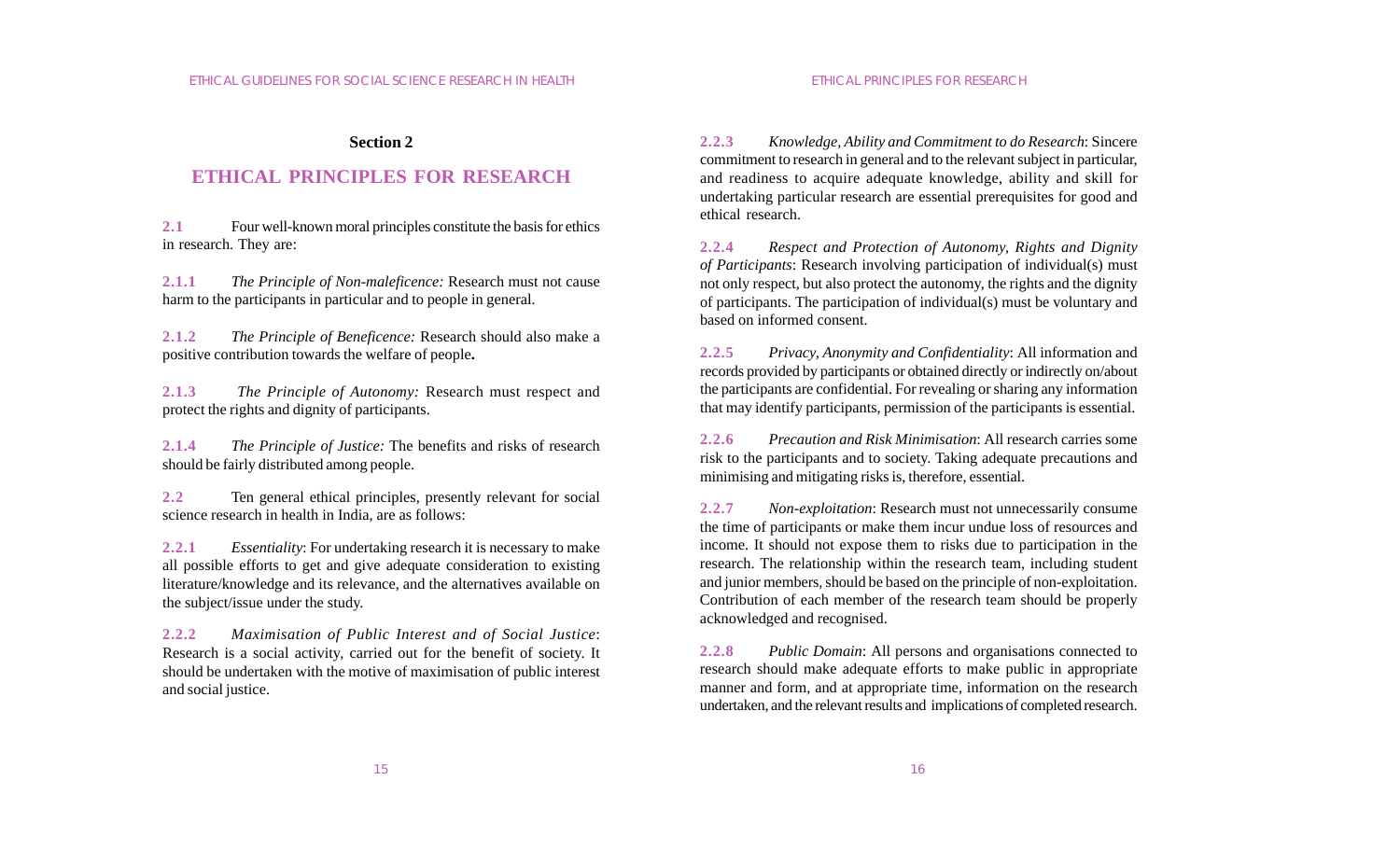**2.2.9** *Accountability and Transparency*: The conduct of research must be fair, honest and transparent. It is desirable that institutions and researchers are amenable to social and financial review of their research by an appropriate and responsible social body. They should also make appropriate arrangements for the preservation of research records for a reasonable period of time.

**2.2.10** *Totality of Responsibility*: The responsibility for due observance of all principles of ethics and guidelines devolves on all those directly or indirectly connected with the research. They include institution(s) where the research is conducted, researcher(s), sponsors/ funders and those who publish material generated from research.

#### **Section 3**

## **RIGHTS AND RESPONSIBILITIES OF RESEARCHERS AND INSTITUTIONS**

**3.1. Relationship Between Researchers and Institution**

**3.1.1** Institutions have a responsibility to respect the autonomy of researchers and the ethical guidelines for research.

**3.1.2** Institutions should create and maintain an environment with adequate support systems to enable researchers to follow ethical guidelines.

**3.1.3** Institutions have a responsibility to take appropriate and adequate steps for protection against pressures inimical to the observance of ethical guidelines for research.

#### **3.2. Protection and Promotion of Integrity in Research**

**3.2.1** Researchers have a right, as well as a responsibility, to refrain from undertaking or continue undertaking any research that contravenes ethical guidelines, violates the integrity of research and/or compromises their autonomy in research, including design methodology, analysis and interpretation of findings and publication. If they feel that their rights are being violated, or that the study is unethical, they should make all possible efforts at making corrections. In the event of failure of remedial measures they should exercise their right to terminate the study or to opt out of it.

**3.2.2** Researchers should undertake only such research that according to their understanding will be useful to society or for the furtherance of knowledge on the subject.

**3.2.3** Researchers should not undertake secret or classified research,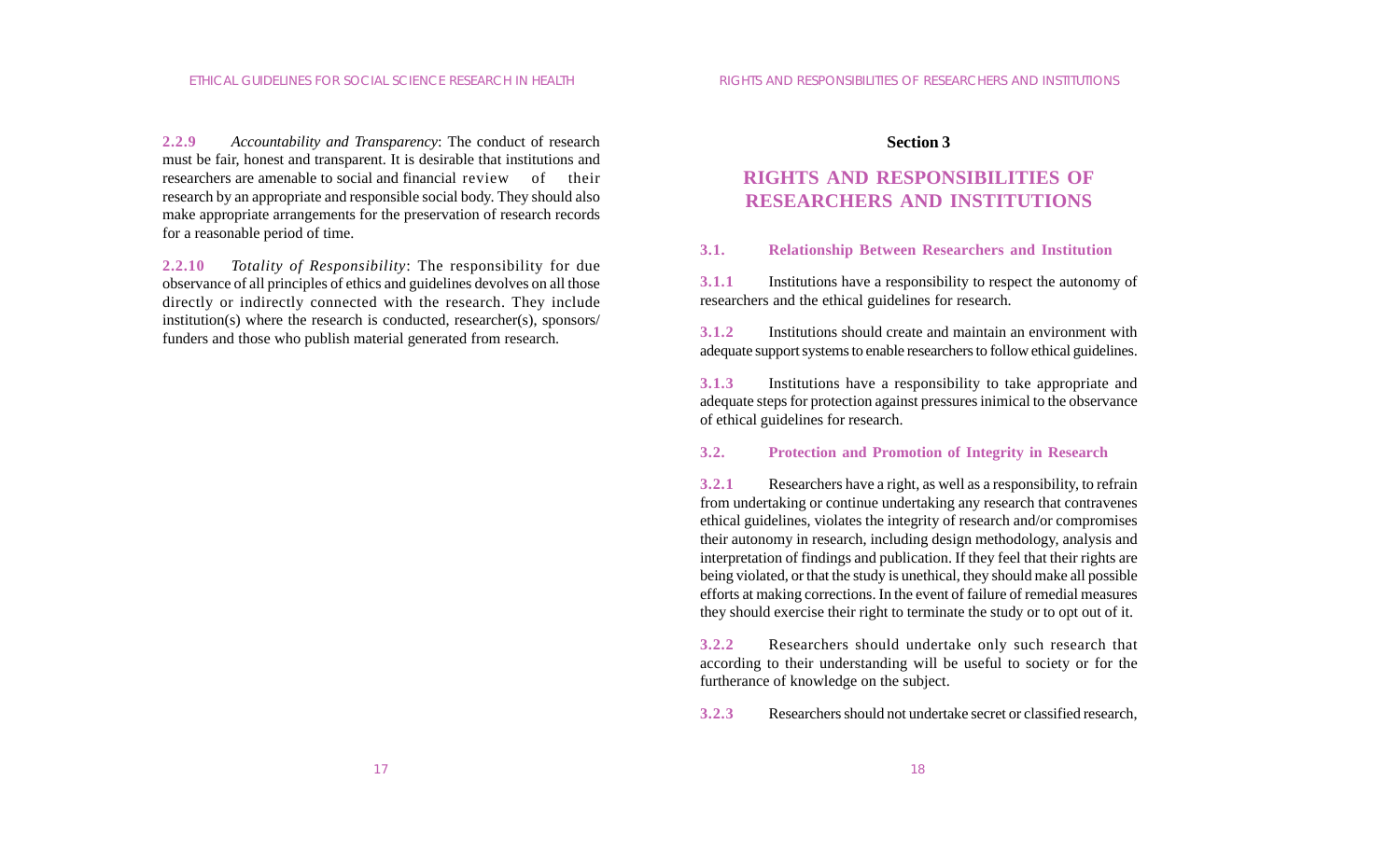any secret assignment under the garb of research nor research whose findings are to be kept confidential. Researchers have a right as well as responsibility to make all necessary efforts to bring the research and its findings to the public domain in an appropriate manner.

**3.2.4** Researchers have a responsibility towards the interests of those involved in or affected by their own work. They should make reasonable efforts to anticipate and to guard against possible misuse and undesirable or harmful consequences of research. Researchers should take reasonable corrective steps when they come across misuse or misrepresentation of their work.

**3.2.5** Researchers should ensure that there is honesty and transparency at every stage of research as these are indispensable for good and ethical research.

**3.2.6** Researchers should ensure that there is no fabrication, falsification, plagiarism or other unethical practices at any stage of the research; and that the findings of research are reported accurately and truthfully. They should also ensure protection of historical records and preservation of study material.

**3.2.7** All parties involved in research and dissemination of its findings should inculcate and practice sensitivity and respect for culture and other aspects of the group or community studied.

**3.2.8** Researchers must ensure respect, protection and promotion of rights of participants. Criteria for the selection of participants of research should be fair, besides being scientific.

**3.2.9** Peer review should be an essential part of every research endeavour or initiative, and should be sought at various stages of research.

#### **3.3 Relationship Among Researchers**

**3.3.1** Principal researchers are responsible for the ethical conduct of research by all juniors, assistants, students and trainees. At the same time juniors, assistants, students and trainees have an equal responsibility for ethical conduct and observance of ethical guidelines.

**3.3.2** The juniors, assistants, students and trainees have a right to receive, and principal researchers have a responsibility to provide/impart, proper training and guidance regarding all aspects of research, including ethical conduct. The principal researchers should delegate to the juniors, assistants, students and trainees only those responsibilities that they are reasonably capable of performing on the basis of their education, training or experience, either independently or under supervision.

**3.3.3** No researcher should engage, personally or professionally, in discriminatory, harmful or exploitative practices, or any perceived form of harassment. Nor should the researcher impose views/beliefs on or try to seek personal, sexual or economic gain from anybody, including other researchers, juniors, assistants, trainees and students.

**3.3.4** Researchers should not deceive or coerce other researchers, including juniors, assistants, trainees and students into serving as research subjects/participants, nor use them as cheap labour.

**3.3.5** Researchers should be co-operative, responsive, honest and respectful about the interest, opinion/view, capability and work of other researchers, including juniors, assistants, trainees and students.

**3.3.6** While working in the team on a research project, at the outset, all members of the team have a right to know and document all aspects of research including ownership of the data. This procedure also applies to the participation of students doing their own research in a project team.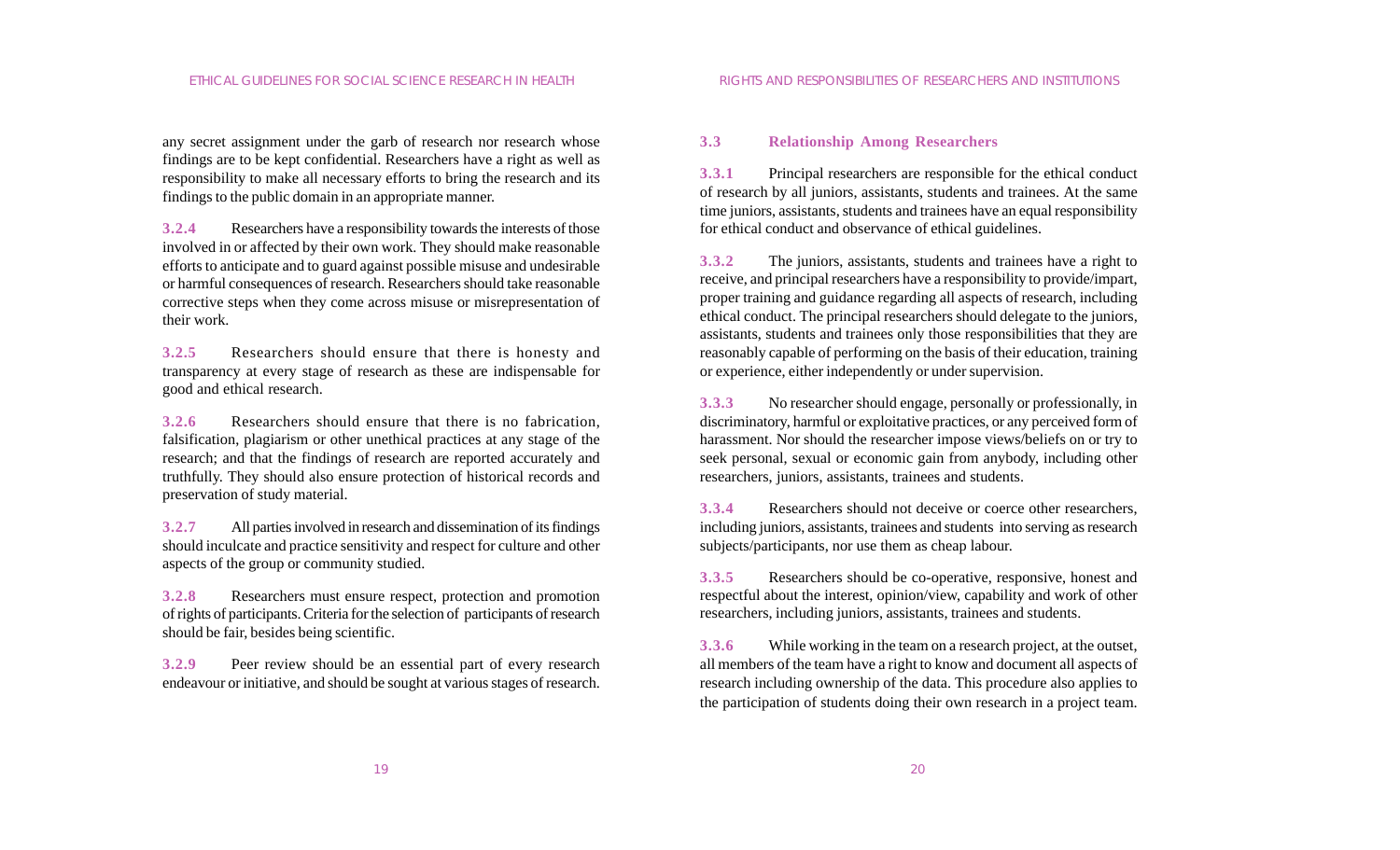Students should have the right to opt out of a research project without having to face adverse consequences.

**3.3.7** In addition to researchers, other individuals such as administrative staff of the organisation conducting research or that of the research setting, etc may be associated, in some way, with the research. All of them should be briefed on ethical issues and the guidelines, including the need to protect the rights of participants and the confidentiality of identifiable data.

#### **3.4 Data Sharing**

**3.4.1** Sharing of data should be done in a form, which is in consonance with the interests and rights of the participants. Researchers who have conducted the study and the institution where the study is conducted are fully responsible for ensuring the protection and promotion of the interests and rights of participants while sharing or making public available data in any form.

**3.4.2** The researchers involved in a particular research and the institution where the research is conducted, have a joint right over and ownership of all raw data, including those identifying the participants. Along with this right, they are fully responsible for ensuring that when such data, including those that identify participants, are shared with other researchers, all necessary measures are taken and followed to maintain confidentiality, by those researchers with whom data are shared.

**3.4.3** Data that do not identify participants and their whereabouts, in the form of anonymous or abstracted facts, may be commonly shared, if necessary even before the publication of the study, among researchers, peer reviewers, or may even be made available to the public.

**3.4.4** As far as possible, researchers and institutions should ensure

that relevant summary findings of the research are taken back to the research participants in a form and manner that they can understand. In this process they should take into consideration the possible social harm that such information might cause to the research participants.

#### **3.5 Reporting and Publication of Research**

**3.5.1** Reporting of research and its results is the right as well as duty of every researcher and institution that conducted the study. When they agree to delegate this responsibility to funder(s)/sponsor(s) or any other individual(s)/organisation(s), they should do it only if they have received mutually agreed and expressed commitment to publish/disseminate the results/report within a stipulated period.

**3.5.2** The results should be reported irrespective of whether they support or contradict the expected outcome(s). Researchers should also disclose in their publications, the source(s) of funding and sponsors, if any, unless there is a compelling reason not to do so. The findings should also explain the methodology used, as well as how, in actual practice the ethical guidelines were followed, ethical dilemmas encountered and resolved, etc.

**3.5.3** Authorship Credit: The following guidelines should be followed for giving authorship credit while reporting the research in any form:

**3.5.3.1** Authorship, and its sequence in case of more than one author, should be based on the quantum of contribution made in terms of ideas, conceptualisation, actual performance of the research, analysis and writing of the report or any publication based on the research. Authorship and its sequence should not be based on the status of the individual in the institution or elsewhere.

**3.5.3.2** All other individuals not satisfying the criteria for authorship but whose contribution made the conduct and completion of research or publication possible should be properly acknowledged.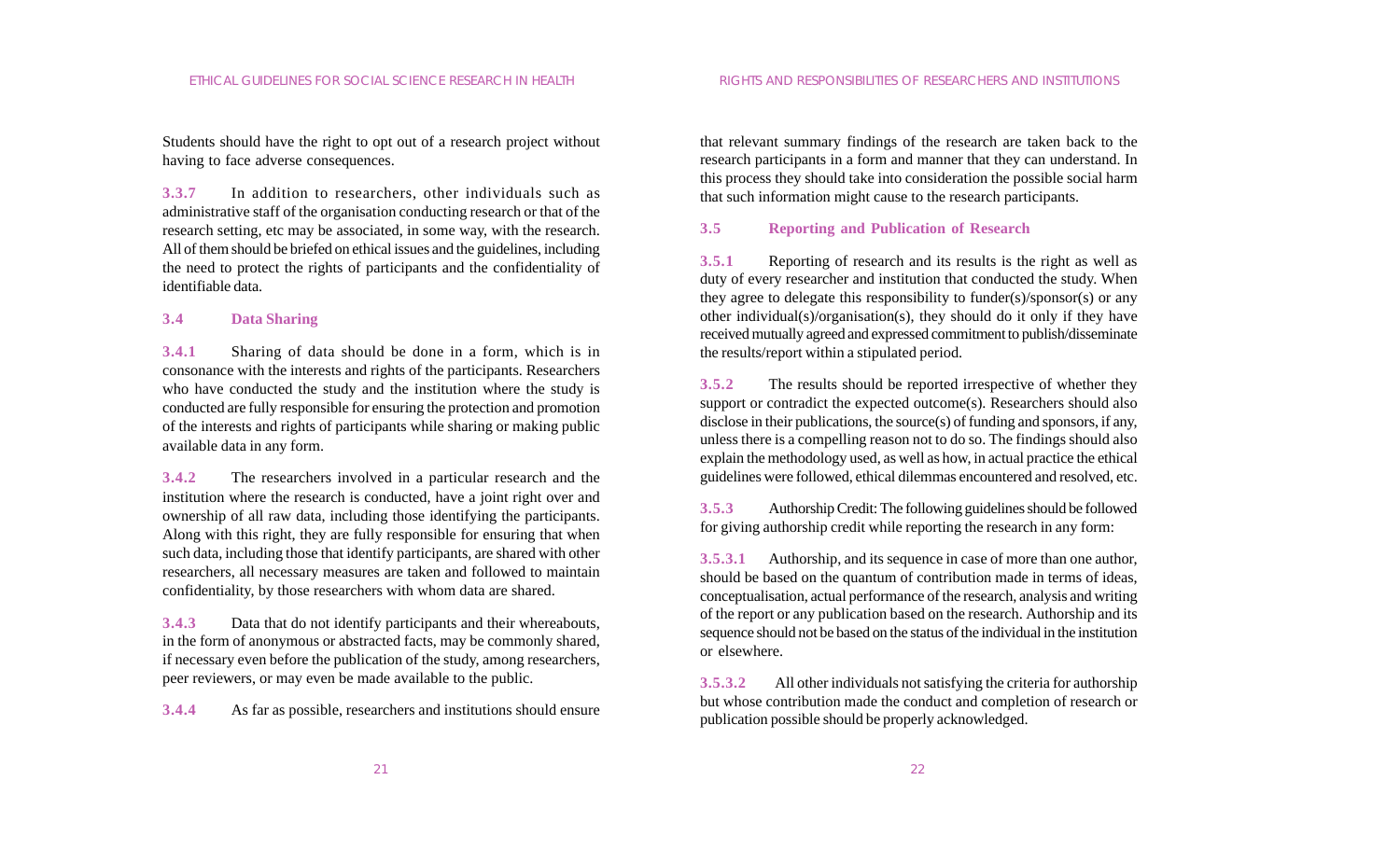**3.5.3.3** A student should be listed as principal or first author on any multiple authored publication that substantially derives from the student's dissertation or thesis.

**3.5.3.4** Appropriate credits should be given where data or information from other studies or publications is quoted or otherwise included.

**3.5.4** Researchers should avoid dissemination of the results of research before they are peer-reviewed or published in appropriate journals. When such results are disseminated through the popular media, extra care should be taken to ensure that even those media persons not specifically trained in social science and health issues and research, are able to comprehend the limitations and implications of research results. Journalists and the media that publish these research results have a responsibility to do so truthfully and honestly.

**3.5.5** When institutions and/or researchers publish a report or any other documents based on research, they should make adequate efforts to ensure their easy availability and accessibility.

#### **Section 4**

## **RIGHTS OF PARTICIPANTS**

#### **4.1 Relationship With the Participants**

**4.1.1** Participants should be seen as indispensable and worthy partners in research. Researchers should recognise and ensure that respect, protection and promotion of the rights of participants are made intrinsic to every stage and level of research undertaken by them.

**4.1.2** Research undertaken should not adversely affect the physical, social and/or psychological well being of the participants. The risks and benefits of the research to the prospective participants must be fully considered; research that could lead to unnecessary physical harm or mental distress should not be undertaken. Researchers should make adequate provision for the comfort of the participants as well as for protection against all possible and potential risks.

**4.1.3** The criteria for selecting research participants should be fair. The easy accessibility of the participants alone does not constitute a fair criterion for their inclusion in research as that will make them bear an unfair share of the direct burden of participation. At the same time, it should be borne in mind that no particular group or groups should be unfairly excluded from research, as that could well exclude them from the social understanding of their situation, and can also unfairly exclude them from direct, indirect or potential benefits of research.

**4.1.4** Unless consent on mutually beneficial arrangement is obtained, institution and student should not use community or research setting as a constant and long-term resource for data collection for curricular research or training in an institution.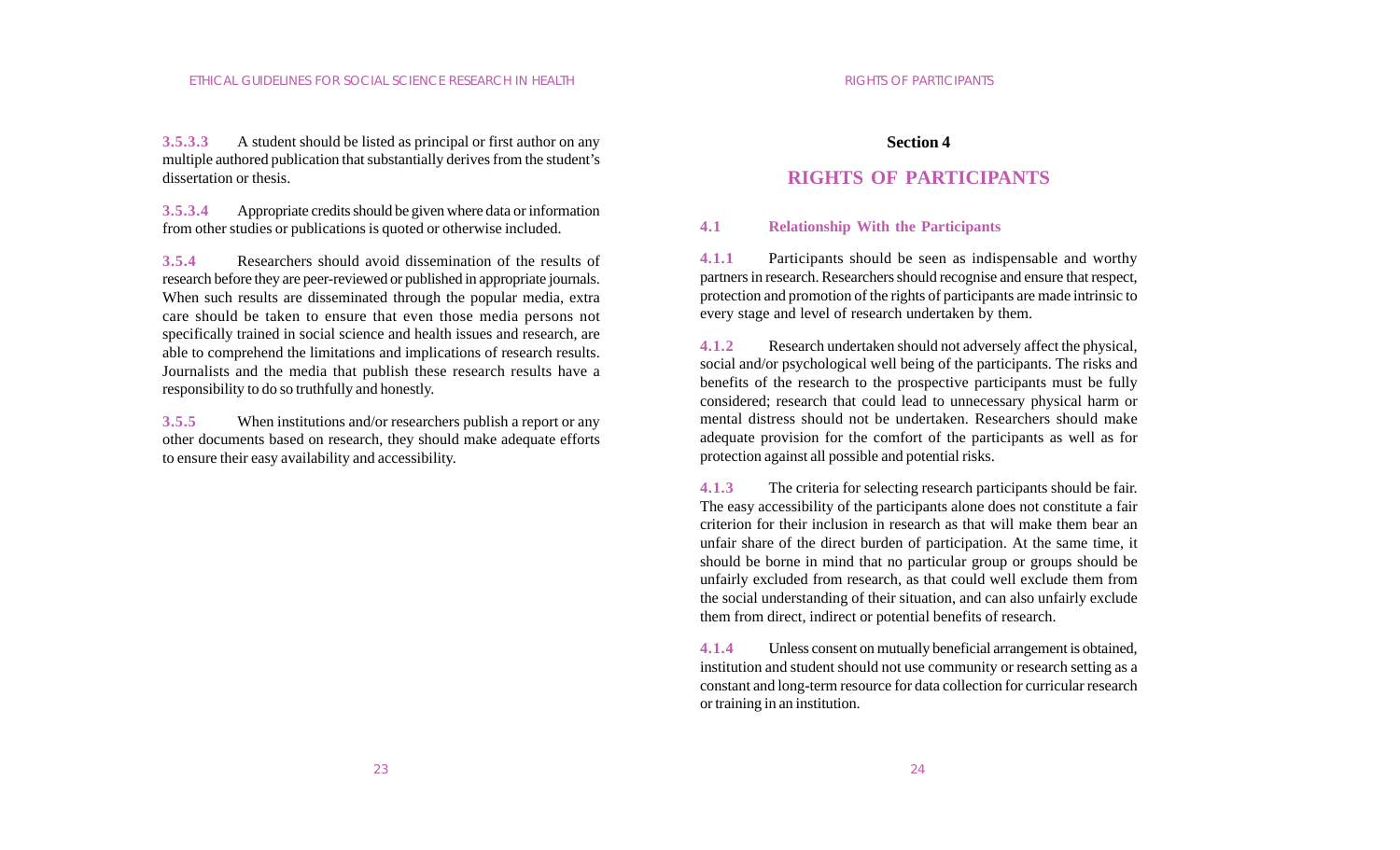**4.1.5** The relevant social, cultural and historical background of the participants should be taken into consideration and given appropriate importance in the planning and conduct of research.

**4.1.6** Researchers should not impede the autonomy of participants by resorting to coercion, promise of unrealistic benefits or inducement. Participants and communities should not be exploited and the time taken for data collection from these sources should not be inordinately long.

**4.1.7** Participants are autonomous agents and must have the right to choose whether or not to be part of the research. They also have the right to change their decision or withdraw the informed consent given earlier, at any stage of the research without assigning any reason.

#### **4.2. Informed Consent**

**4.2.1** Voluntary and informed participation of individuals or communities is necessary for research. Their participation should be based on informed consent; the greater the risk to participants, the greater is the need for it. Informed consent is essential to protect the participants, not the researchers and institutions.

**4.2.2** Consent for participation in research is voluntary and informed only if it is given without any direct/indirect coercion and inducement, and is based on adequate briefing given to the participants about the details of the project. The briefing should be given both verbally and in writing in a manner and language that the participants know and understand. In the prevailing circumstances in India, often, it may not be possible to obtain signed informed consent of the participants in social science research in health. It is however essential that the participants are furnished with written information giving adequate details of the research. Researchers have a duty to ensure that the participants comprehend the information given.

**4.2.3** The verbal and written briefing of the participants, in the manner and language they understand, should include the following details:

**4.2.3.1** *Purpose of Research*: The goal and objective of research should be presented in simple local language.

**4.2.3.2** *Identity of the Researchers*: Name and address of researcher(s), the institution(s) and the main person of the ethics committee/ ethical review board or any such ethics group of the institution.

**4.2.3.3** *Identity of Others Associated With the Research*: Name(s) and address of chief consultant(s), funder(s) or sponsor(s), etc., if any.

**4.2.3.4** *Why Selected*: Reasons or method for selecting the particular locality, community and/or any other setting; and individual(s) or group(s) within that, for participation in the study.

**4.2.3.5** *Harms and Benefits*: The possible, anticipated and potential benefits and/or harms (direct/indirect, immediate/long term) of research and their participation.

**4.2.3.6** *Privacy, Anonymity and Confidentiality*: Information on the extent of privacy, anonymity and confidentiality that will be provided to participant(s). This must include, at least, the firm commitment that privacy, anonymity and confidentiality of data identifying participants will be strictly maintained. In case the data identifying participants is to be shared with or made available to individuals/organisations not in the research team, information about them (their names, addresses etc.) should be provided.

**4.2.3.7** *Future use of Information*: The future possible use of the information and data obtained, including use as a database, archival research or recordings for educational purposes, as well as possible use in unanticipated circumstances, like its use as secondary data should be made known to participants. Such use should be only of anonymous or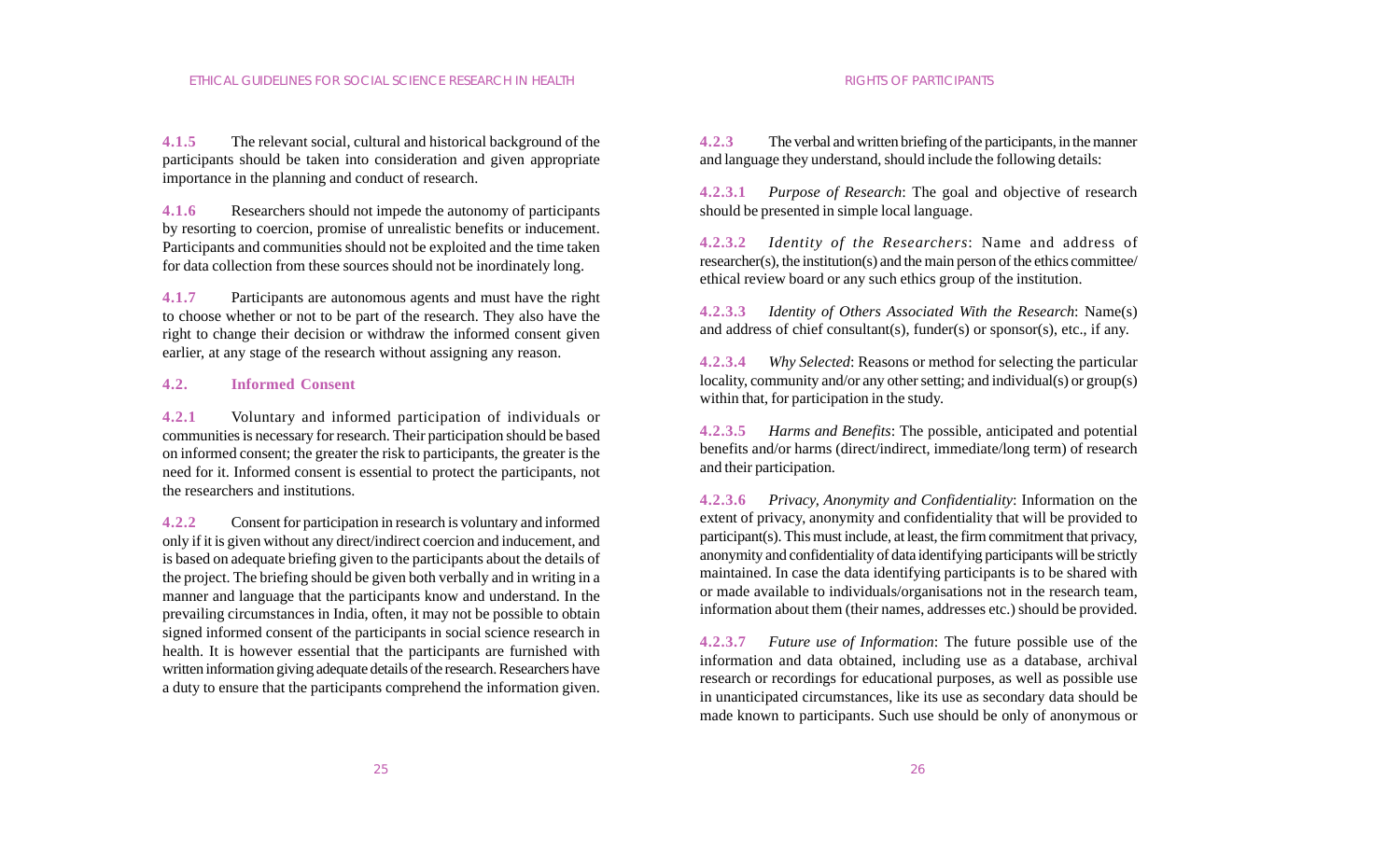abstracted information and data, and should in no way conflict with or violate the maintenance of privacy, anonymity and confidentiality of information identifying participants.

**4.2.3.8** *Right not to Participate and Withdraw*: Participants should also be informed about their right to decline participation outright, or to withdraw consent given at any stage of the research, without undesirable consequences, penalty and so on. The participants should be informed that they are free to object to and refuse to allow the use of data gathering devices, such as camera, tape recorder, etc.

**4.2.3.9** *Right to Get Help*: The researcher should try and get all the possible help that the participants might require. The researcher also has a responsibility to help the participant(s) in cases of adverse consequence or retaliation against the participant(s) by any agency due to their participation in the research. Information, which may contribute to the improvement of quality of life of the participants, should be passed on to concerned person(s), official(s) or the agencies.

**4.2.4** If the data collection from the participant(s) is done in more than one sitting or contact and there is a long time period between the sittings/contacts, informed consent should be sought each time.

**4.2.5** In some cases, revealing the identity of the group of participants, groups, village(s), neighbourhood(s), etc, in the report could have an adverse effect on members/residents there. Sometimes the researchers are not able to anticipate the possibility of adverse effect at the time of conducting research and publishing reports. Researchers should take care that the study communities and/or localities are not identified or made identifiable in the report unless there are strong reasons for doing so. If the researcher(s) and institution intend to identify them in the report, participants' informed consent allowing such disclosure should be obtained.

**4.2.6** *Non-disclosure of all information*: In some specific situations and research issues, it is not practically possible to carry out research if all the details of the study are revealed to participants. This may be due to genuine difficulties in accessing participants, possibility of affecting change in behaviour or responses, etc., when the details are revealed. Thus, it is not possible to obtain the informed consent in the same way as described above. In such cases, the following should be done:

**4.2.6.1** A detailed justification for not revealing all necessary information must be provided in the research proposal and methodology and should be subject to peer and ethical reviews. Only on approval in peer review, should such research be undertaken.

**4.2.6.2** The participants' right to privacy, anonymity and confidentiality gains additional importance in such cases as they do not know fully the real purpose or objective for which they provide information.

**4.2.6.3** Even if through a peer review process it is accepted that some of the information about the study need not be revealed, participants must be provided the rest of the information. Under no circumstance should the researchers withhold the information regarding physical risks, discomfort, unpleasant emotional experiences, or any such aspect that would be a major factor in taking the decision to participate.

**4.2.6.4** As far as possible, debriefing should be done with the participants after completion of the research, giving reasons for not providing full information. As a part of the debriefing process, it might often be necessary to provide services such as counselling and referral.

**4.2.7** *Consent where gatekeepers***<sup>5</sup>** *are involved*: In some situations there may be a need to obtain permission of the 'gatekeeper' to access the participants for research. The following care must be taken in such situation: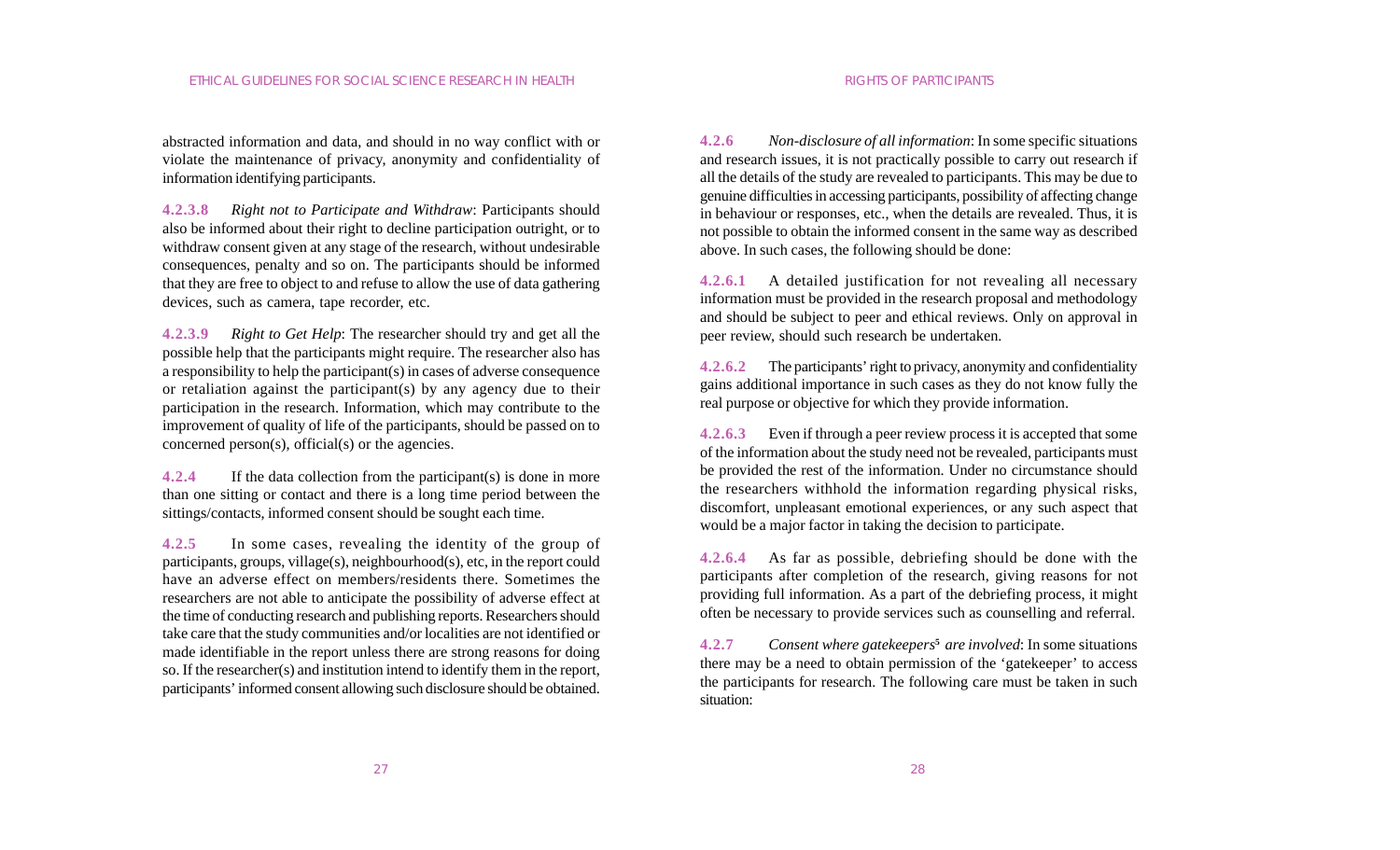**4.2.7.1** Permission obtained from the gatekeeper must not be substituted for the need to take separate and full informed consent of the participants. The rights of participants in such situation are the same as in all other cases and need determined protection.

**4.2.7.2** For obtaining permission of the gatekeeper, no pre-condition demanding sharing of information or data obtained should be accepted.

**4.2.7.3** In the process of research or data collection, adequate care should be taken to ensure that the relationship between the gatekeeper and the participants is not jeopardised.

**4.2.7.4** Greater care should also be exercised in protecting participants and their interest while publishing and disseminating results of research.

**4.2.8** Informed consent in the case of research with children (below the age of fourteen years) should be sought from the parents/guardians as well as the children themselves. Where the parents/guardians consent to participate, and the children have declined, the rights of the children should be respected. The consent from parents/guardians should be waived only in special cases such as child abuse. Peer review is indispensable and the protection of children especially from the immediate consequences of research gains prime importance.

#### **4.3 Privacy, Anonymity and Confidentiality**

**4.3.1** Anonymity and confidentiality are the inherent rights of all participants. The right whether to remain anonymous or to be identified lies with the participant. It becomes all the more important in research projects dealing with stigmatised, sensitive or personal issues and information.

**4.3.2** Possibility of the breach of confidentiality and anonymity should be anticipated, addressed and explained to the participants.

**4.3.3** Appropriate methods should be devised to ensure privacy at the time of data collection. These methods are also essential to ensure the validity of data.

**4.3.4** The obligation to maintain privacy, anonymity and confidentiality extends to the entire research team, other researchers in the institution, the administrative staff, and all those (from or outside the institution) not directly associated with the research who may possibly have access to the information.

**4.3.5** While deciding on what information should be regarded as private or confidential, the perspective of the participant(s) on the matter should also be given adequate importance.

**4.3.6** Researchers should maintain appropriate anonymity and confidentiality of information in creating, storing, accessing, transferring and disposing of records under their control, whether these are written, automated or in any other medium.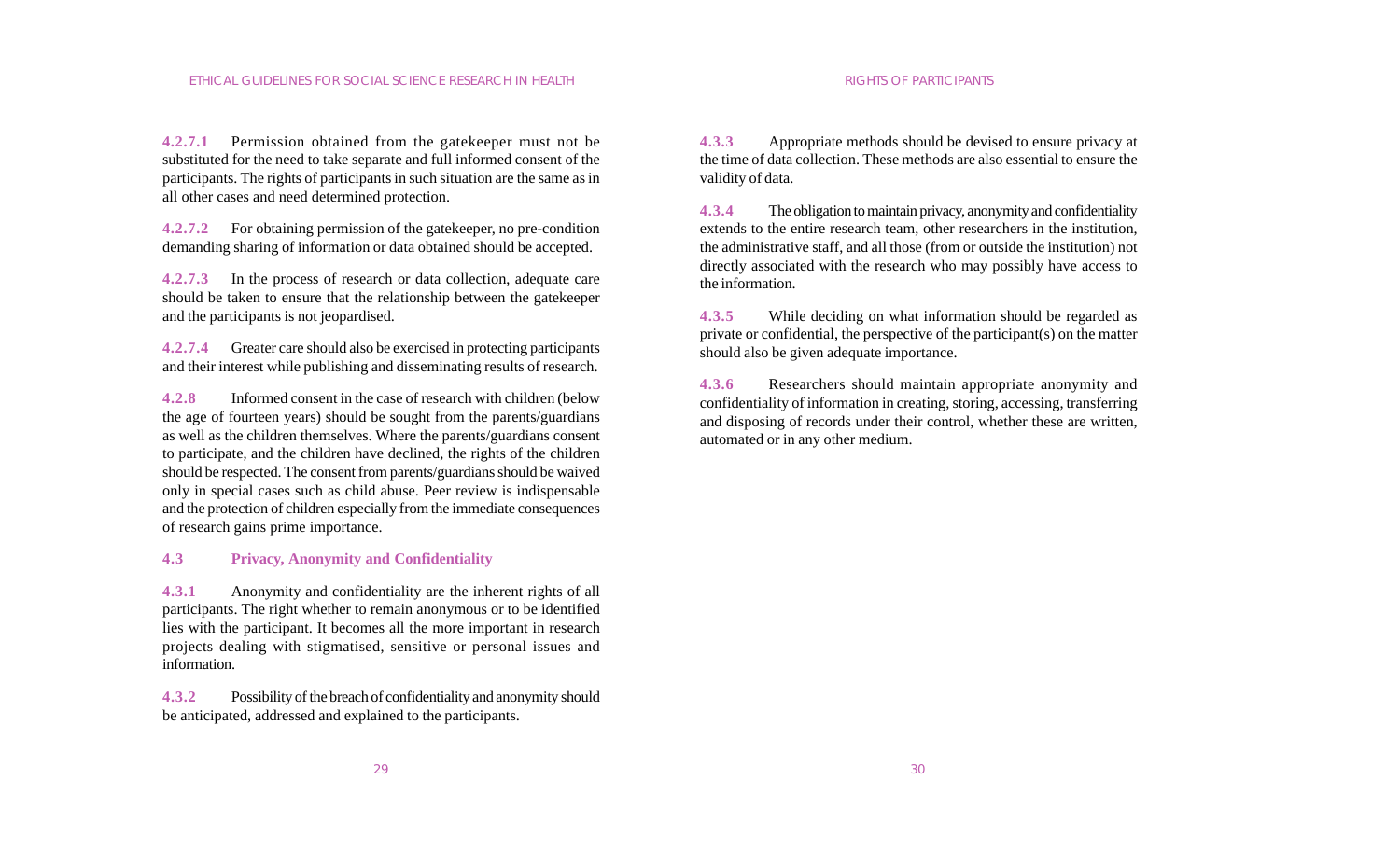#### **Section 5**

## **RIGHTS AND RESPONSIBILITIES OF PEER REVIEWERS/REFEREES**

**5.1** The purpose of peer review and refereeing is to improve and advance research, and facilitate observance of ethics. Researchers should be encouraged to make themselves available for such work and subject their own work to such a process.

**5.2** Researchers should accept the role and duties of peer reviewer and referee only for the research in the fields they have adequate knowledge and expertise. They must also be fully aware of the ethical aspects of research and publication.

**5.3** When called upon to act as peer reviewer and referee, researchers have an ethical duty to undertake it objectively, impartially and constructively.

**5.4** If the peer reviewers/referees have any actual or potential conflicts of personal or professional interest with the work under review, they should either disclose the same or decline to review the work concerned. In such situations, their role should be decided on the basis of the type and severity of the conflict of interest.

**5.5** When malpractice in research or violation of ethics are discovered, the researcher/peer reviewer has the ethical responsibility to take appropriate steps to report it.

#### **Section 6**

## **RIGHTS AND RESPONSIBILITIES OF EDITORS AND PUBLISHERS**

**6.1** Before accepting the research based articles for publication, editors and publishers have the right and duty to ensure that such material is, duly reviewed by referees deemed by the publication to have the relevant expertise and knowledge in the particular field.

**6.2** As social scientists and as journalists, editors are responsible for ensuring that the editorial policy and instructions to authors reflect the ethical concerns and the guidelines for research. Referees and editorial staff should be made aware of the editorial policy including the need for articles/papers to adhere to prescribed ethical norms. Contributors should be informed that the material submitted for publication should carry appropriate credits. Fabricated, falsified or plagiarised information should not be entertained.

**6.3** If, after the publication of material, any doubt is raised about its ethical status or ethical conduct of the study on which the said material is based, editors should take appropriate corrective steps.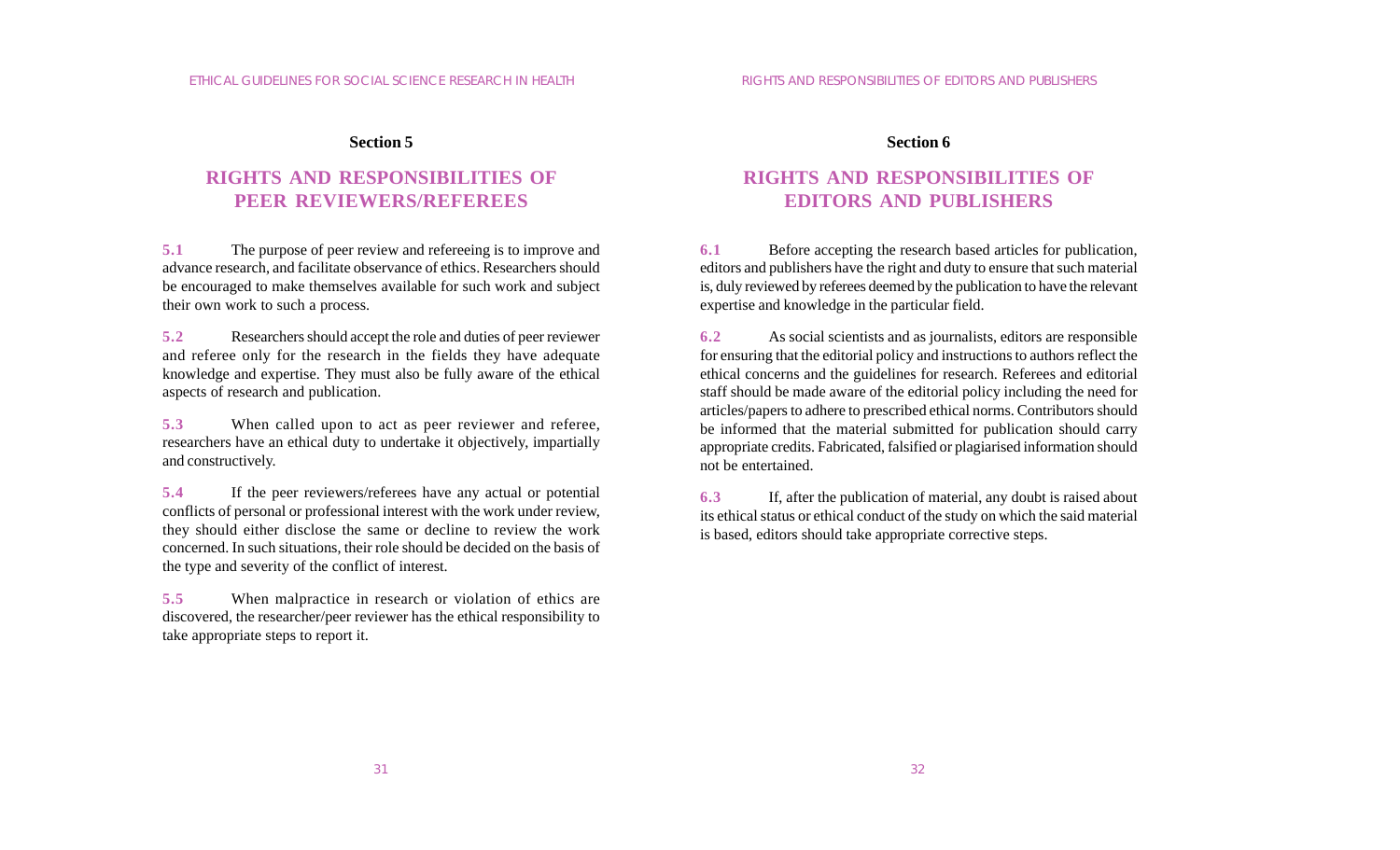#### **Section 7**

## **RIGHTS AND RESPONSIBILITIES OF FUNDERS AND SPONSORS**

**7.1** Funders and sponsors have the right to expect that researchers and institutions report the progress of their work and submit a copy of the final report on results of research as per the schedule agreed in advance.

**7.2** Funders and sponsors have a right to get a copy, if any, of the ethical guidelines for research followed by the researchers and institutions. They also have a right to expect that the research proposal submitted for funding or sponsorship by researchers and institution contains necessary information on ethical issues in and ethical conduct of the particular research proposed.

**7.3** The funders and sponsors of research should respect the ethical guidelines for research and should not expect researchers and institutions to undertake research or conduct it in any way contrary to the ethical guidelines.

**7.4** Where sponsors and funders also act, directly or indirectly, as gatekeepers and control access to the participants, researchers should not devolve onto the gatekeeper their responsibility to obtain separate and full informed consent from participants and protect all rights of the participants.

#### **Section 8**

## **ORGANISATIONAL MECHANISM FOR ETHICS**

While ethical guidelines are not administrative rules and the conscience of researchers may be the best guide for ensuring that ethics are followed in research and for resolving ethical dilemmas, conduct of research cannot be completely left to the discretion of individual researchers. Institutions and researchers involved in social science research in health should create appropriate institutional or research project based mechanisms to ensure ethical conduct of research and implementation of guidelines.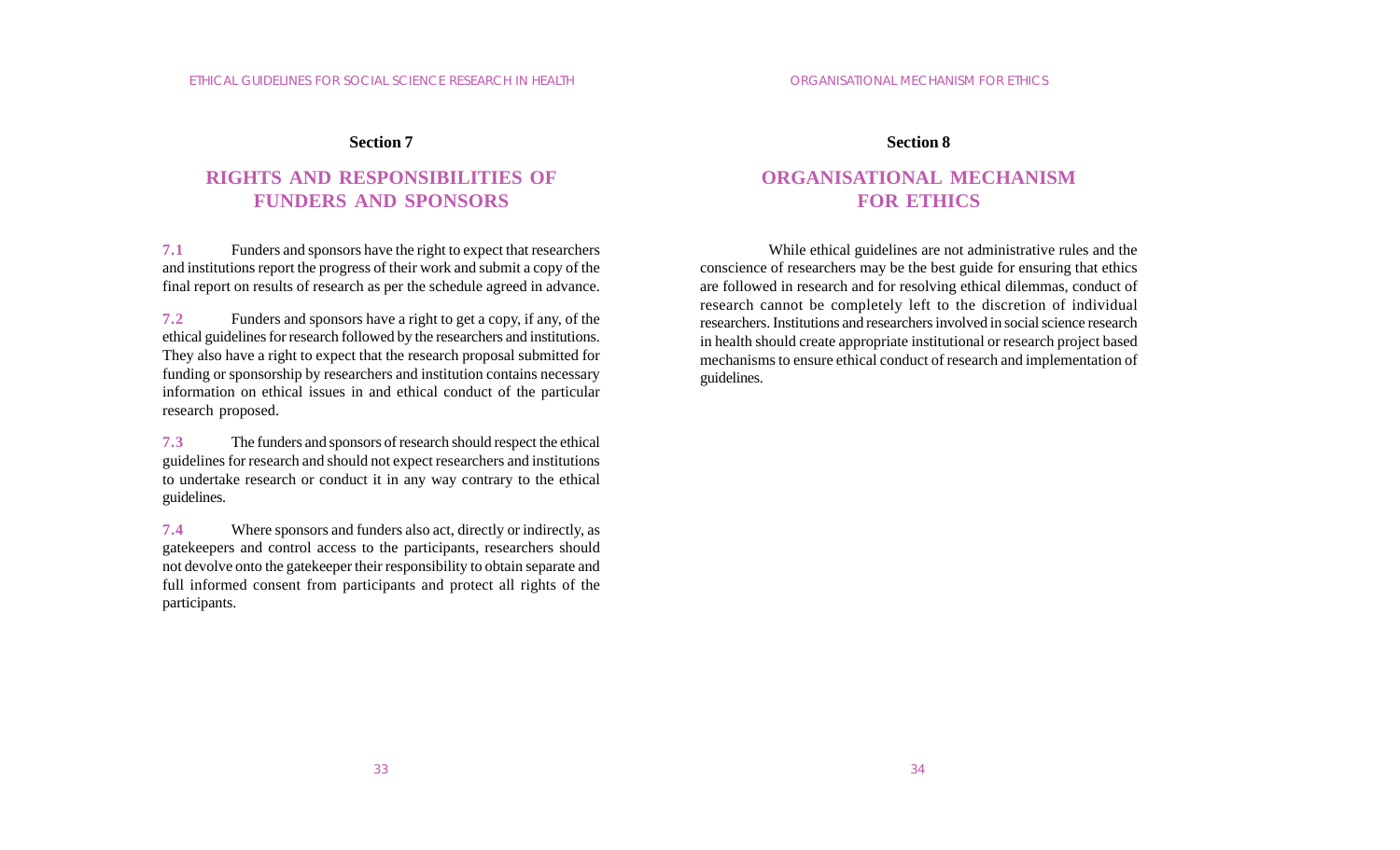### **Appendix: 1**

## **MEMBERS OF THE NATIONAL COMMITTEE FOR ETHICS IN SOCIAL SCIENCE RESEARCH IN HEALTH**

#### **1 Dr. Ghanshayam Shah**

Centre for Community Medicine and Social Health, School of Social Sciences Jawaharlal Nehru University, New Delhi 110067 Tel: W: 011-610 4699. Email: gshaw@jnuuniv.ernet.in

**Ghanshyam Shah** is Professor in Social Sciences at Centre of Social Medicine and Community Health, J. N. U., New Delhi. Earlier he was Director of Centre for Social Studies, Surat, Gujarat. Author of more than a dozen books including on public health and recipient of number of academic awards, Prof. Shah is a committed social activist.

#### **2 Ms. Manisha Gupte**

Mahila Sarvangeen Utkarsh Mandal (MASUM) 41- 44, B-1 Kuber Vihar, Gadital, Hadapsar Pune 411028 (Maharashtra) Tel: 021 – 26995625 / 23, Email: masumfp@vsnl.com

**Manisha Gupte** is the Co-Convenor of Mahila Sarvangeen Utkarsh Mandal a rural women's organisation that she helped to initiate in 1987. She has been part of the women's movement since the 1970s and has been active in research, training and activism on issues related to health and sexuality. She is closely associated with numerous pro-people organisations such as Medico Friend Circle (MFC), CEHAT, LOCOST Standard Therapeutics, Kasturba Gandhi National Memorial Trust and CREA.

#### **3 Ms. Sarojini Thakur**

Department of Women and Child Development Ministry of Human Resources Development, Government of India Jeevan Deep, Parliament Street, New Delhi 110001 Tel: W: 011-2334 8994. Email: sgthakur@hotmail.com

**Sarojini Ganju Thakur** is a civil servant, who belongs to the Indian Administrative Service, with specific interests in gender, poverty and development. She has been involved in research in both personal and professional capacities. She is currently holding the post of Joint Secretary, Department of Women and Child Development, Government of India.

#### **4 Dr. Ashok Dayalchand**

Institute of Health Management, Pachod. Tal: Paithan, District: Aurangabad, Pachod 431121 (Maharashtra) Tel: W: 02431-21 382. Email: ihmpp@bom4.vsnl.net.in

**Ashok Dayalchand** is a medical doctor with a degree in public health from Johns Hopkins University, USA. He has established a number of institutions, including the *Navjeevan Rugnalaya*, a forty bed rural hospital; Institute of Health Management, *Pachod* (IHMP); and the Centre for Health Policy and Promotion, IHMP, Pune. His areas of special competence include Planning and implementation of primary health care programmes, training in community health and health management, Research and Policy Advocacy.

#### **5 Dr. Lakshmi Lingam**

Centre for Health Studies Tata Institute of Social Sciences Post Box 8313, Sion–Trombay Road, Deonar, Mumbai 400088 (Maharashtra)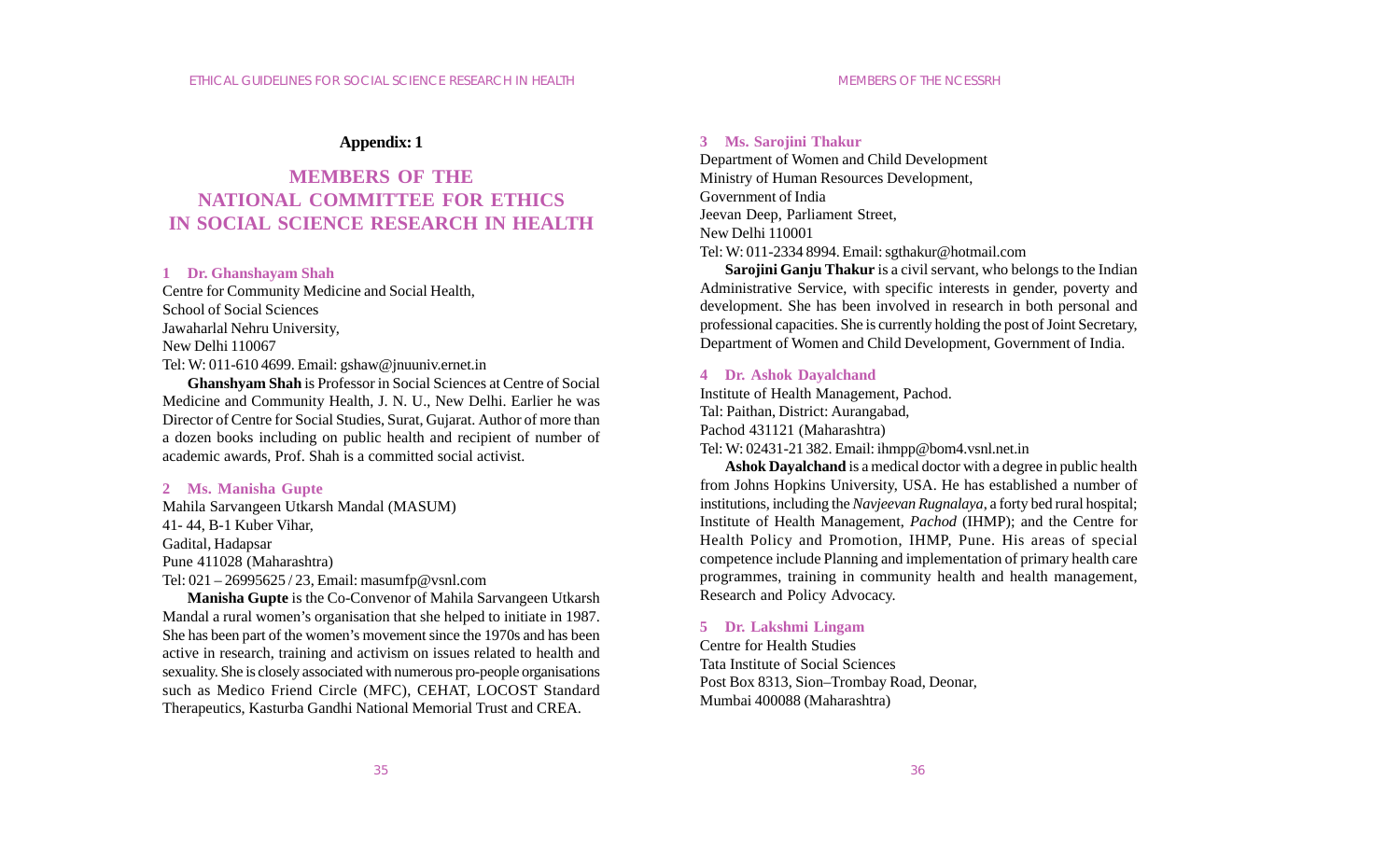#### Tel: W: 022-2556 7717. Email: lakshmil@tiss.edu

**Lakshmi Lingam** is currently a Reader in the Unit for Women's Studies at the Tata Institute of Social Sciences, Mumbai. She is also the Co-ordinator for the Centre for Health Studies and the General Secretary of the Indian Association for Women's Studies. She has a Masters in Sociology from Andhra University, Visakhapatnam, and a Ph.D. from Indian Institute of Technology, Mumbai. Her major areas of research include women's work and health, women and migration, globalisation and impact on health. She has published papers in national and international journals.

#### **6 Ms. Padma Prakash**

Economic and Political Weekly Hitkari House, 284 Shahid Bhagat Singh Road, Mumbai 400001 (Maharashtra)

Tel: W: 022-269 6072/6073. H: 2642 1265. Email: nrprakash@vsnl.com

**Padma Prakash** is a journalist specializing in health, medical and women's issues working with a multidisciplinary social science journal, The Economic and Political Weekly, in an editorial capacity.

#### **7 Dr. V. R. Maraleedharan**

Department of Humanities Indian Institute of Technology, Chennai 600036 (Tamil Nadu)

Tel: W: 044-445 8443. Email: vrm@acer.iitm.ernet.in

**Muraleedharan** is Associate Professor of Economics at the Indian Institute of Technology (Madras), where he has been teaching since 1988. His field of research includes economics of health care, and health policy and planning. He also specializes in the field of history of health care in colonial South India.

#### **8 Ms. Geetanjali Misra**

The Ford Foundation 55, Lodi Estate, New Delhi 110003 Tel: W: 011-2461 9441. Email: g.misra@fordfound.org

**Geetanjali Misra** is currently the Human Development and Reproductive Health Program Officer for the New Delhi office of the Ford Foundation. Before coming to the Foundation, she worked as Program Director at the Environmental Defense Fund and initiated their program on Population, Consumption and Sustainable Development. She has also had long stints working at AVSC International, The World Bank, Family Care International and is a co-founder of Sakhi for South Asian Women, a New York-based organization committed to ending violence against women of South Asian origin.

**9 Ms. Radhika Chandiramani** TARSHI 49, Golf Links, New Delhi 110 003 Phone: 011 461 0711. Email: tarshi@vsnl.com

**Radhika Chandiramani** is a qualified clinical psychologist. She works with TARSHI on sexuality and reproductive health, and has a particular interest in issues of rights and ethics. Radhika is also a Trustee of the Psychological Foundations, a Trust that facilitates the work of psychologists in clinical practice.

#### **10 Dr. Thelma Narayan**

Community Health Cell

367 Srinivas Nilaya, Jakkasandua, I Main, I Block, Koramangala, Banglore 560034 (Karnataka) Tel: W: 080-2553 1518. Email: sochara@blr.vsnl.net.in

**Thelma Narayan** is a medical doctor, trained in epidemiology with a doctorate in health policy analysis. Her research has been in medical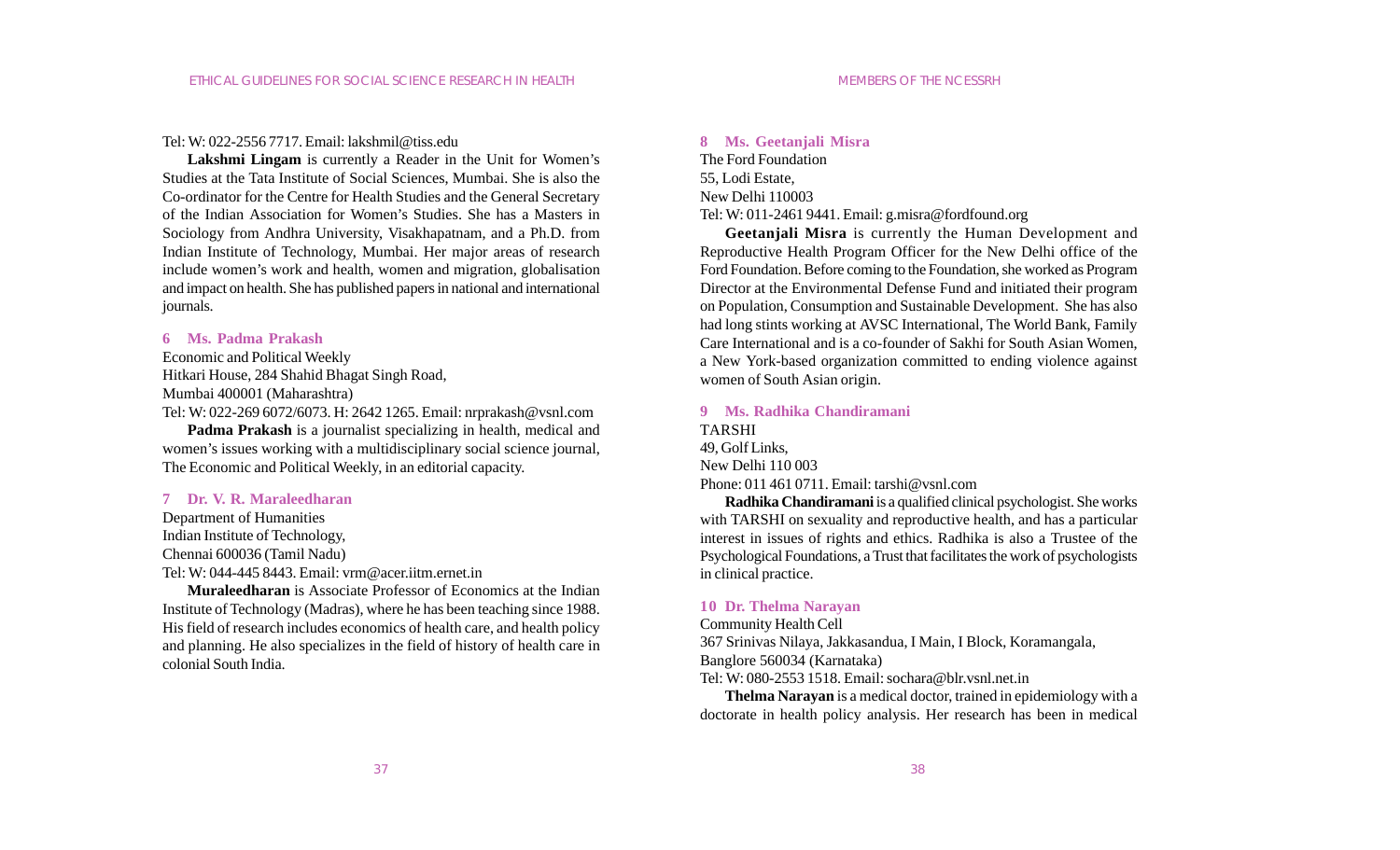education, on the voluntary health sector and on health policy analysis focussing on implementation. She presently coordinates the Community Health Cell (CHC), Bangalore. The CHC team promotes and supports community health and public health through training, research, networking and information dissemination.

## **COORDINATION AND RESEARCH FOR THE COMMITTEE**

#### **Dr. Amar Jesani**

310, Prabhu Darshan 31, Swatantrya Sainik Nagar Amboli, Andheri (West) Mumbai 400058 (Maharashtra) Tel: 022-26770227 Email:jesani@vsnl.com

**Amar Jesani** is a medical doctor doing social science research in health and health care since 1979. He worked at the Foundation for Research in Community Health, Mumbai/Pune from 1979 to 1993. As a part of the Anusandhan Trust he was involved in establishment of CEHAT, Mumbai/Pune and was its first Coordinator from 1994 to 1999. He has authored three books and over a dozen research reports and monographs; and researched topics ranging from community health and NGOs in health care to ethics and human rights. He is a social and health activist with involvement in campaigns for medical ethics and health and human rights.

#### **Ms. Tejal Barai**

28/19 'Jaitly Nivas' Old Rajinder Nagar New Delhi 110060 Email: tejalbarai@hotmail.com **Tejal Barai** has a background in Microbiology with Masters in Political

Science, and is working as researcher at the CEHAT.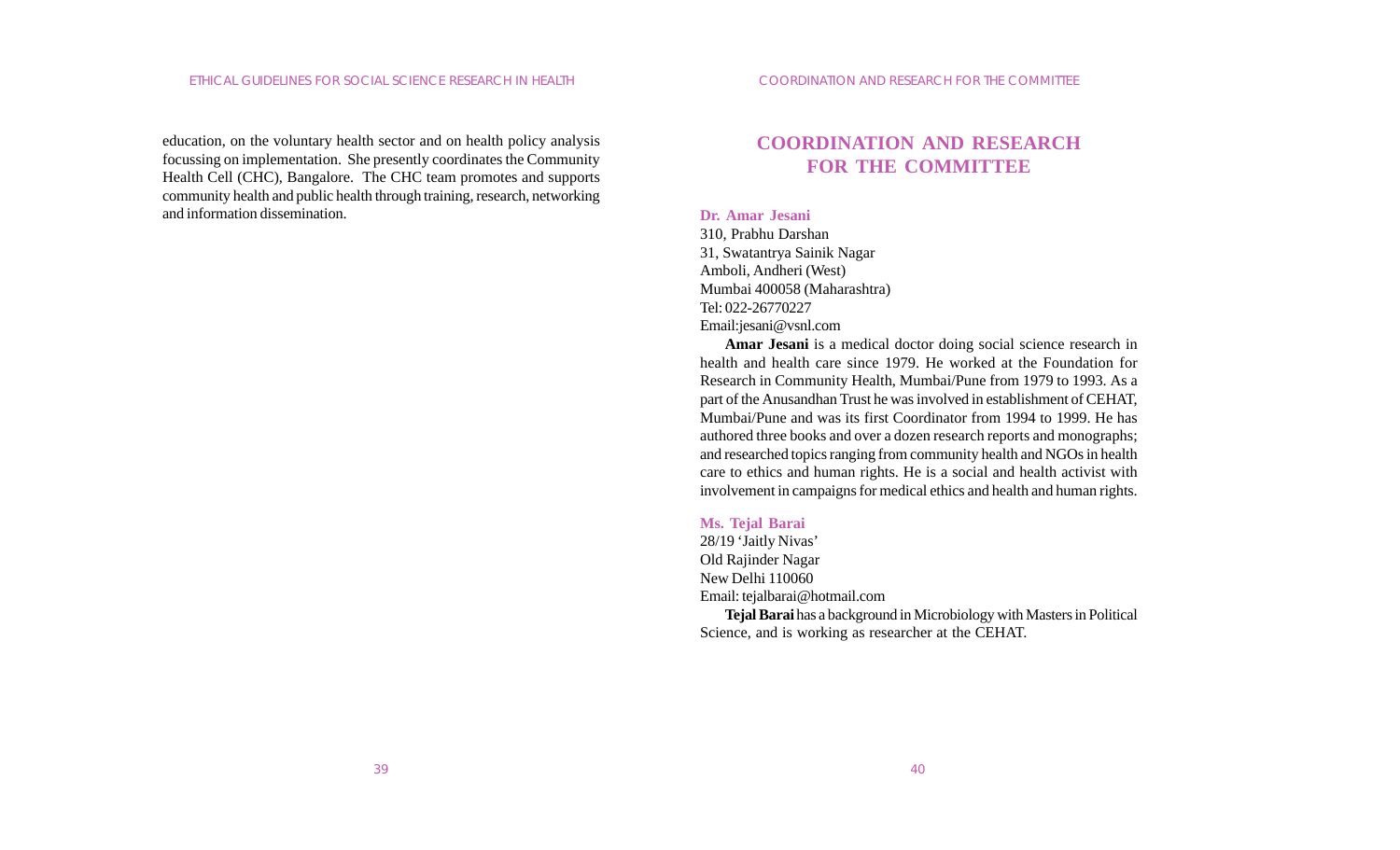#### **APPENDIX: 2**

## **LIST OF PARTICIPANTS NATIONAL MEETING TO DISCUSS THE DRAFT OF ETHICAL GUIDELINES FOR SOCIAL SCIENCE RESEARCH IN HEALTH**

**May 29-30, 2000 YMCA, Mumbai Central, Mumbai**

#### **Ms. Aditi Iyer**

Indian Institute of Management Faculty Block D, Ground Floor, Bannerghatta Road, Banglore 560 076 (Karnataka) Tel: W: 080–2663 2450. Fax: 2664 4050. Email: aditiyer@yahoo.com

#### **Dr. Alex George**

Centre for Health and Social Sector Studies 28 Sitapathy Colony, West Marredpally, Secunderabad 500009 (Andhra Pradesh) Tel: W: 040–848 293. Fax: 811 982 R: 7718177. Email: alxgeorge@yahoo.com

#### **Dr. Anand Zachariah**

Christian Medical College Hospital IDA Sudder Road, Vellore 632004 (Tamil Nadu) Tel: W: 0416–22 2102, Ext-2748, Fax: 23 2035. Email: zachariah@cmc.vellore.ac.in

#### **Dr. Anil Pilgaonkar**

34B, Naushir Barucha Road, Grant Road (West) Mumbai 400004 (Maharashtra) Tel: H: 022-386 8608. Email: anilpil@vsnl.com

#### **Dr. Ashwin Patel**

Trust for Reaching the Unreached 208, Magaldeep Complex, B. P. C. Road, Alkapuri, Baroda 390007 (Gujarat) Tel: W: 0265–33 8117, 33 1627. Email: truguj@vsnl.com

#### **Dr. Bhargavi Davar**

Bapu Trust for Research on Mind and Discourse A4-38, Ujwal Park Housing Society, NIBM Road, Kondwa, Pune 411048 (Maharashtra) Tel: W: 020–2659969. H: 2613860. Email: davar@pn2.vsnl.net.in

#### **Ms. Charul Bharwada**

Abhigam Collective Garage 65, Brahman Mitra Mandal Society, Ellisbridge, Ahmedabad 380006 (Gujarat) Tel: W: 079–656 0933. H: 675 2162. Email: abhigmc@wilnetonline.net

#### **Dr. Dhruv Mankad**

VACHAN Vasundhara Shivaji Nagar, Opp. Vijay Mamta Talkies, Nasik 422006 (Maharashtra) Tel: W: 0253–56 2520. H: 57 0340. Email: Mankad@vsnl.com

#### **Dr. Gracy Fernandes**

College of Social Work, Research Department, Nirmala Niketan 38,New Marine Lines, Mumbai 400020 (Maharashtra) Tel: W: 022-2200 2615, 2200 7345. Email: colsocwk@bom5.vsnl.net.in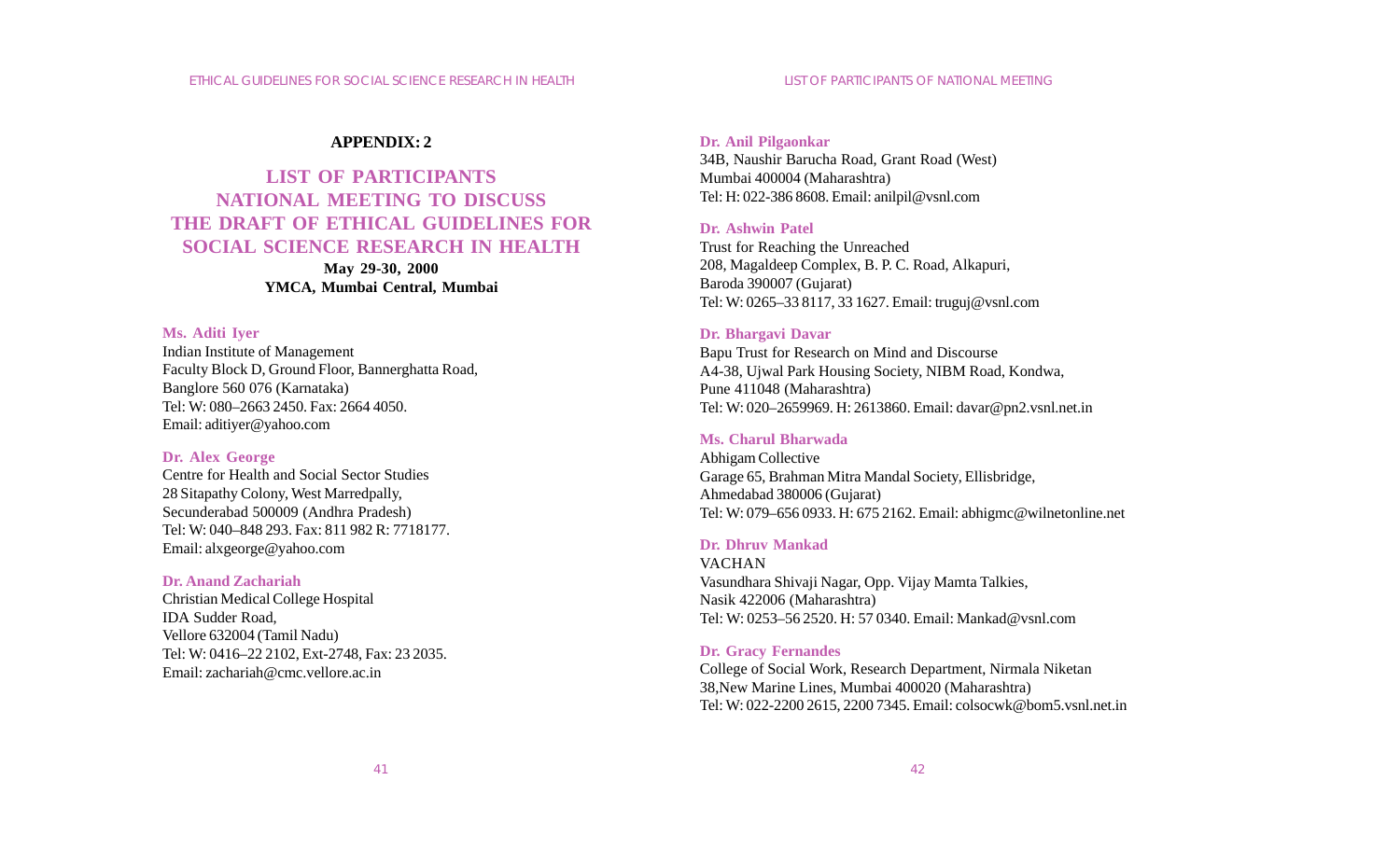#### **Dr. Helen Sheehan**

Department of Sociology and Anthropology, St. Johns University 800 Utopia Parkway, Jamaica New York, NY 11439. USA. Tel: W: 732-449–9584. Email: Sheehanh@attglobal.net

#### **Dr. Gnana Prakasham**

National Centre for Advocacy Studies Serenity Complex, Ramnagar Colony, Pashan, Pune 411 052 (Maharashtra) Tel: W: 020-2589 8003, 2589 8004. Email: ncas@wmi.co.in

#### **Dr. Indrani Gupta**

Institute of Economic Growth University Enclave, New Delhi 110007 Tel: W: 011–725 7288, 725 7101. Fax: 7257410. Email: indrani@ieg.ernet.in

#### **Mr. Kazi Babasaheb**

Centre for Social Studies South Gujarat University Campus, Udhna Magdalla Road, Surat 442007 (Gujarat) Tel: W: 0261-22 7173, 22 7174. Fax: 22 3851. Email: social@bom6.vsnl.net.in

#### **Dr. Kamakshi Bhate**

Dept of Preventive and Social Medicine, Seth GS Medical College KEM Hospital, Parel, Mumbai 400012 (Maharashtra) Tel: W: 022-2413 6051/3/4, 2413 6040. H: 2401 2505.

#### **Dr. Kannamma Raman**

Department of Civics and Politics, University of Mumbai Kalina Campus, Sanatacruz (East) Mumbai 400055 (Maharashtra) Tel: W: 022-2652 6091. H: 2613 0559. Email: kannammaraman@hotmail.com

#### **Dr. K. R. Thankappan**

Achutha Menon Centre for Health Science Studies SCTIMST, Thiruvananthapuram 695011 (Kerala) Tel: W: 0471-52 4234, 52 4140. Fax: 44 6433. Email: thank@sctimst.keer.nic.in

#### **Dr. Madhukar Pai**

Sundaram Medical Foundation Anna Nagar, Chennai 600040 (Tamil Nadu) Tel: W: 044– , H: 628 9795. Fax: 628 4257. Email: madhukarpai@hotmail.com

#### **Mr. Lester Cautinho**

Health Policy Research Unit, Institute of Economic Growth University Enclave, Malkaganj, Delhi 110007 Tel: W: 001-2725 7288, 2725 7101. Fax: 2725 7410. Email: lester@vsnl.com

#### **Dr. Mala Ramanathan**

Achutha Menon Centre for Health Science Studies SCTIMST, Thiruvananthapuram 695011 (Kerala) Tel: W: 0471-52 4234, 52 4140. H: 55 6026. Fax: 44 6433. Email: mala@sctimst.ker.nic.in

#### **Ms. Mandakini Pant**

Research Centre for Women's Studies, SNDT Unversity Vithaldas Vidya Vihar, Juhu Road, Santacruz (West) Mumbai 400049 (Maharashtra) Tel: W: 022-612 8493, 612 8462.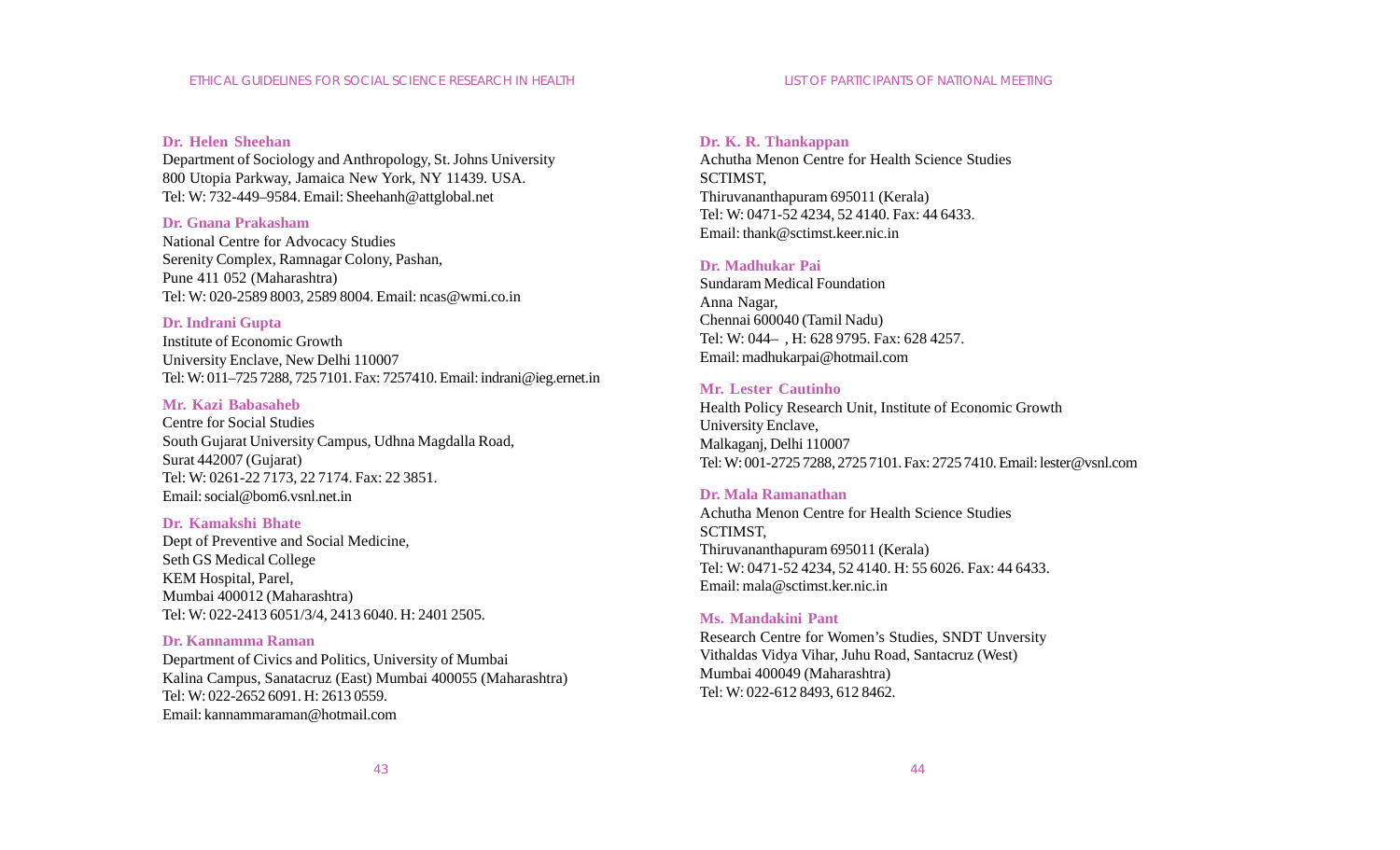#### **Ms. Manjula Rao**

British Council Division, British Deputy High Commission Mittal Tower, "C" Wing, Nariman Point, Mumbai 400021 (Maharashtra) Tel: W: 022-2282 3560, 2282 3530. Fax: 2285 2024. Email: manjula.rao@in.britishcouncil.org

#### **Ms. Meena Gopal**

Research Centre for Women's Studies, SNDT Unversity Vithaldas Vidya Vihar, Juhu Road, Santacruz (West) Mumbai 400049 (Maharashtra) Tel: W: 022-2612 8493, 2612 8462. Email: meenagopal@hotmail.com

#### **Ms. Meena Seshu**

Sampada Grameen Mahila Sanstha, SANGRAM B-11, Akshay Apartments, Chintamani Nagar, Sangli 416416 (Maharashtra) Tel: W: 0233–31 1644. Email: meenaseshu@yahoo.com

#### **Dr. Nandita Kapadia**

Institute of Health Management, Pachod Plot No.13, Bombay Sappers' Colony, Wadgaon Sheri, Pune 411014 (Maharashtra) Tel: W: 020–2668 5462. Email: ihmp@giaspn01.vsnl.net.in

### **Dr. Neera Desai**

Jai Kutir, 1st Floor, Taikalwadi Road, Mahim Post Office, Mumbai 400060 (Maharashtra) Tel: H: 2430 5833

**Ms. Prachi Tambe** Foundation for Research in Community Health 84 A, R. G. Thadani Road, Sea Face Corner, Worli, Mumbai 400018 (Maharashtra) Tel: W: 022-2493 4989, 2493 2876, 2393 8601. Email: frchbom@bom2.vsnl.net.in

### **Dr. P. R. Deo**

United Nations Population Fund (UNFPA) Project Office, Maharashtra. 203 Landmark Tower, 60 Loiswadi, Thane (West) Thane 400604 (Maharashtra) Email: unfpa@bom3.vsnl.net.in

#### **Dr. Padmini Swaminathan**

Madras Institute of Development Studies 79, II Main Road, Gandhi Nagar, Adyar, Chennai 600020 (Tamil Nadu) Tel: W: 044–491 0872. Email: ssmids@ren.nic.in

#### **Dr. Prakasamma M.**

Academy for Nursing Studies F1 Shirirdi Apts. Rajbhavan Road, Somajiguda, Hyderabad 500882 (Andhra Pradesh) Tel: W: 040-657 1635, 341 1924 H: 381 4304. Email: dirans@hd2.dot.net.in

#### **Dr. Pushpa Bhargava**

Furqan Cottage, 12-13-100, Lane:1, Street:3, Tarnaka, Hyderabad 500017 (Andhra Pradesh) Tel: W: 040-701 7789/5089. H: 700 351. Fax: 701 7857. Email: chanchak@nettlinx.com

#### **Dr. R. N. Gupta**

Indian Council of Medical Research Ansari Nagar, P. O. Box 4911 New Delhi 110029 Tel: W: 011-651 1547/1273. H: 616 2265. Email: guptarn@hotmail.com